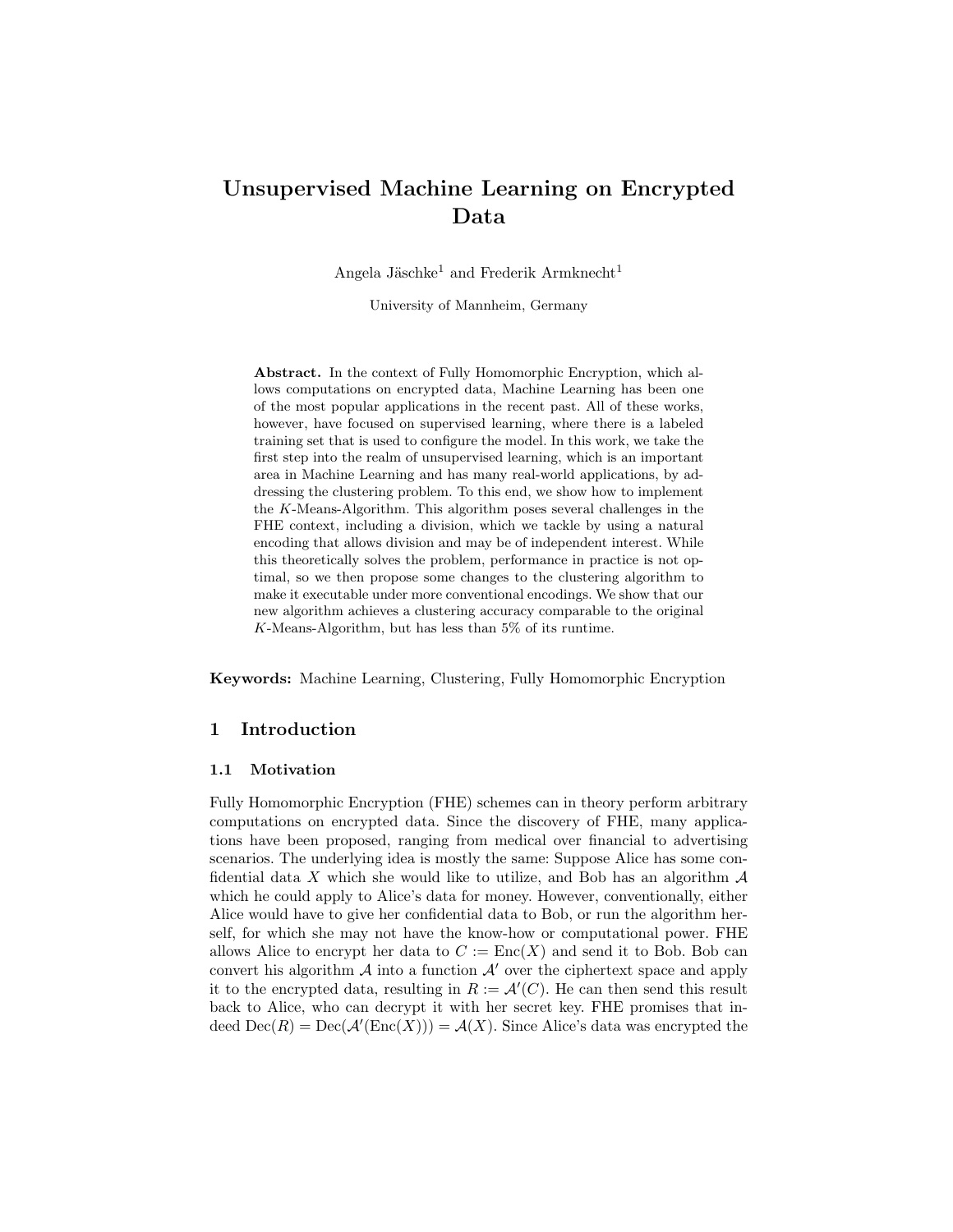whole time, Bob learns nothing about the data entries. Note that the functionality where Bob's algorithm is also kept secret from Alice is not traditionally guaranteed by FHE, but can in practice be achieved via a property called circuit privacy, in the sense that Alice learns nothing except the result  $\mathcal{A}(X)$ .

One of the most popular applications of FHE has been Machine Learning, with many works focusing on Neural Networks and different variants of regression (see Related Work in Section [2\)](#page-1-0). To our knowledge, all works in this line are concerned with supervised learning. This means that there is a training set with known outcomes, and the algorithm tries to build a model that matches the desired outputs to the inputs as well as possible. When the training phase is done, the algorithm can be applied to new instances to predict unknown outcomes.

However, there is a second branch in Machine Learning that has not been touched by FHE research: Unsupervised learning. For these kinds of algorithms, there are no labeled training examples, there is simply a dataset on which some kind of analysis shall be performed. An example of this is clustering, where the aim is to group data entries that are similar in some way. The number of clusters might be a parameter that the user enters, or it may be automatically selected by the algorithm. Clustering has numerous applications like genome sequence analysis, market research, medical imaging or social network analysis, to name a few, some of which inherently involve sensitive data – making a privacy-preserving evaluation with FHE even more interesting.

#### 1.2 Contribution

In this work, we approach this unexplored branch of Machine Learning and show how to implement the K-Means-Algorithm, an important clustering algorithm, on encrypted data. We discuss the problems that arise when trying to evaluate the K-Means-Algorithm on encrypted data, and show how to solve them. To this end, we first present a natural encoding that allows the execution of the algorithm as it is (including the usually challenging division by an encrypted value), but is not optimal in terms of performance. We then present a modification to the K-Means-Algorithm that performs comparably in terms of clustering accuracy, but is much more FHE-friendly in that it avoids division by an encrypted value. We include another modification that trades accuracy for efficiency in the involved comparison operation, and compare the runtimes of these approaches.

### <span id="page-1-0"></span>2 Related Work

Encryption schemes that allow one type of operation on ciphertexts have been around for some time and have a comprehensive security characterization [\[3\]](#page-24-0). Fully Homomorphic Encryption however, which allows both unlimited additions and multiplications, was only first solved in [\[19\]](#page-24-1). Since then, many other schemes have been developed, for example [\[15\]](#page-24-2), [\[37\]](#page-25-0), [\[8\]](#page-24-3), [\[14\]](#page-24-4), [\[18\]](#page-24-5), [\[12\]](#page-24-6), [\[13\]](#page-24-7) and [\[20\]](#page-24-8), to name just a few. An overview can be found in [\[2\]](#page-23-0). There are several libraries offering FHE implementations, like [\[23\]](#page-24-9), [\[11\]](#page-24-10), [\[16\]](#page-24-11), and the one we use, [\[38\]](#page-25-1).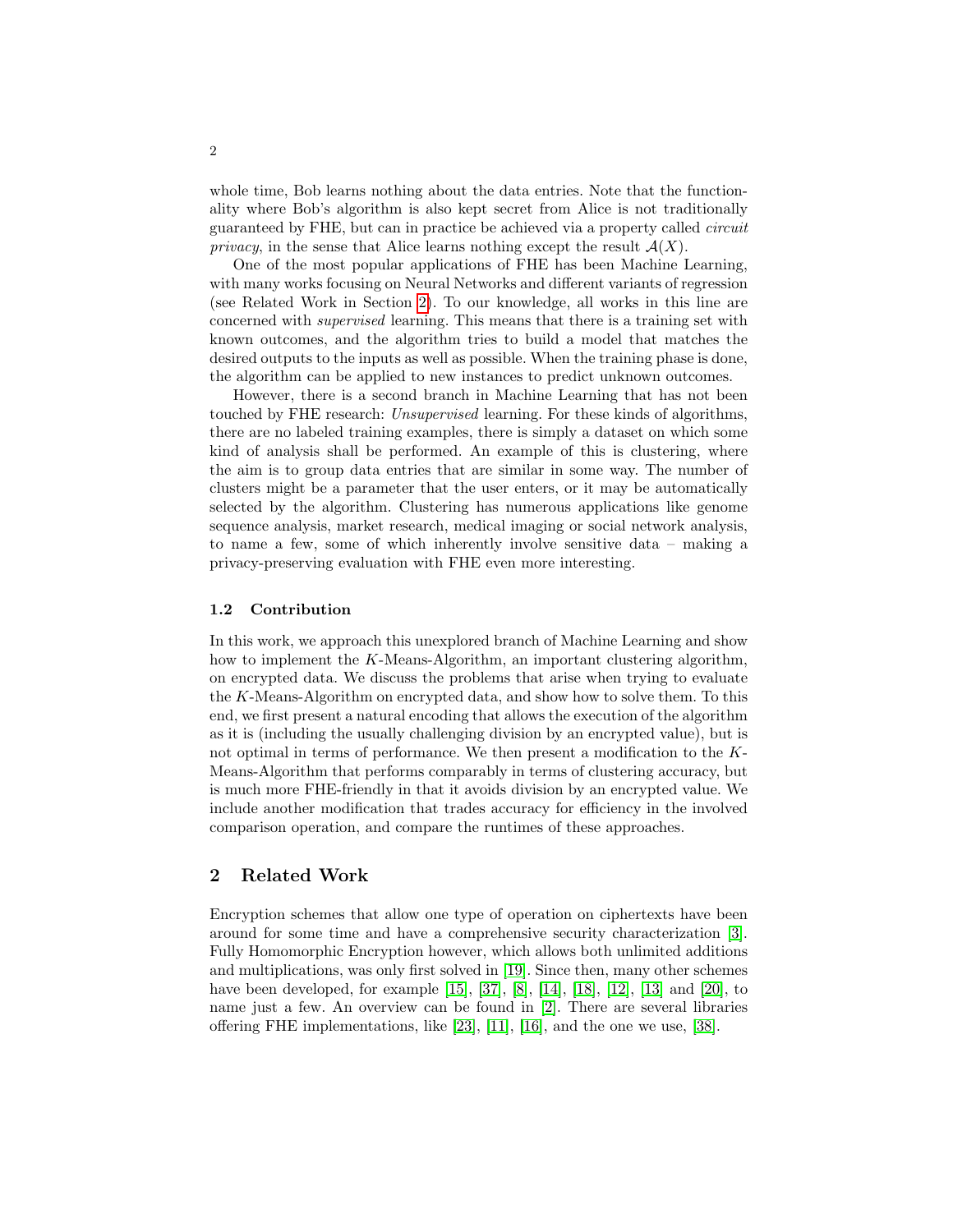Machine Learning as an application of FHE was first proposed in [\[35\]](#page-25-2), and subsequently there have been numerous works on the subject, to our knowledge all concerned with supervised learning. The most popular of these applications seem to be (Deep) Neural Networks (see [\[26\]](#page-24-12), [\[21\]](#page-24-13), [\[10\]](#page-24-14), [\[36\]](#page-25-3), and [\[7\]](#page-24-15)) and (Linear) Regression (e.g., [\[32\]](#page-25-4), [\[17\]](#page-24-16), [\[4\]](#page-24-17) or [\[22\]](#page-24-18)), though there is also some work on other algorithm classes like decision trees and random forests ([\[41\]](#page-25-5)), or logistic regression  $([6], [30], [29]$  $([6], [30], [29]$  $([6], [30], [29]$  $([6], [30], [29]$  $([6], [30], [29]$  $([6], [30], [29]$  and  $[5]$ ). In contrast, our work is concerned with the clustering problem from unsupervised Machine Learning.

The K-Means-Algorithm has been a subject of interest in the context of privacy-preserving computations for some time, but to our knowledge all previous works like [\[9\]](#page-24-21), [\[25\]](#page-24-22), [\[24\]](#page-24-23), [\[31\]](#page-25-8) and [\[42\]](#page-25-9) require interaction between several parties, e.g. via Multiparty Computation (MPC). For a more comprehensive overview of the K-Means-Algorithm in the context of MPC, we refer the reader to [\[34\]](#page-25-10). While this interactivity may certainly be a feasible requirement in many situations, and indeed MPC is likely to be faster than FHE in these cases, we feel that there are several reasons why a non-interactive solution as we present it is an important contribution.

- 1. Client Economics: In MPC, the computation is split between different parties, each performing some computations in each round and combining the results. In FHE computations, the entire computation is performed by the service provider – even if this computation on encrypted data is more expensive than the total MPC computation, the client reduces his effort to zero this way, making this solution more attractive to him and thus generating a demand for it.
- 2. Function Privacy: To see this, imagine the K-Means-Algorithm in this paper as a placeholder for a more complex proprietary algorithm that the service provider executes on the client's data as a service. This algorithm could utilize building blocks from the K-Means-Algorithm that we present in this paper, or involve the K-Means-Algorithm as a whole in the context of pipelining several algorithms together, or be something completely new. In this case, the service provider would want to prevent the user from learning the details of this algorithm, as it is his business secret. While FHE per se does not guarantee this functionality, all schemes today fulfill the requirement of *circuit privacy* needed to achieve it. Thus it seems that for this case, FHE would be the preferred solution.
- 3. Future Efficiency Gain: The field of MPC is much older than that of FHE, and efficiency for the latter has increased by a factor of  $10<sup>4</sup>$  in the last six years alone. To argue that MPC is faster and thus FHE solutions are superfluous seems premature at this point, and our contributions are not specific to any one implementation, but work on all FHE schemes that support a  $\{0,1\}$  plaintext space.

Also, many of these interactive solutions rely on a vertical (in [\[40\]](#page-25-11)) or horizontal (in [\[28\]](#page-25-12)) partitioning of the data for security. In contrast, FHE allows a non-interactive setting with a single database owner who wishes to outsource the computation.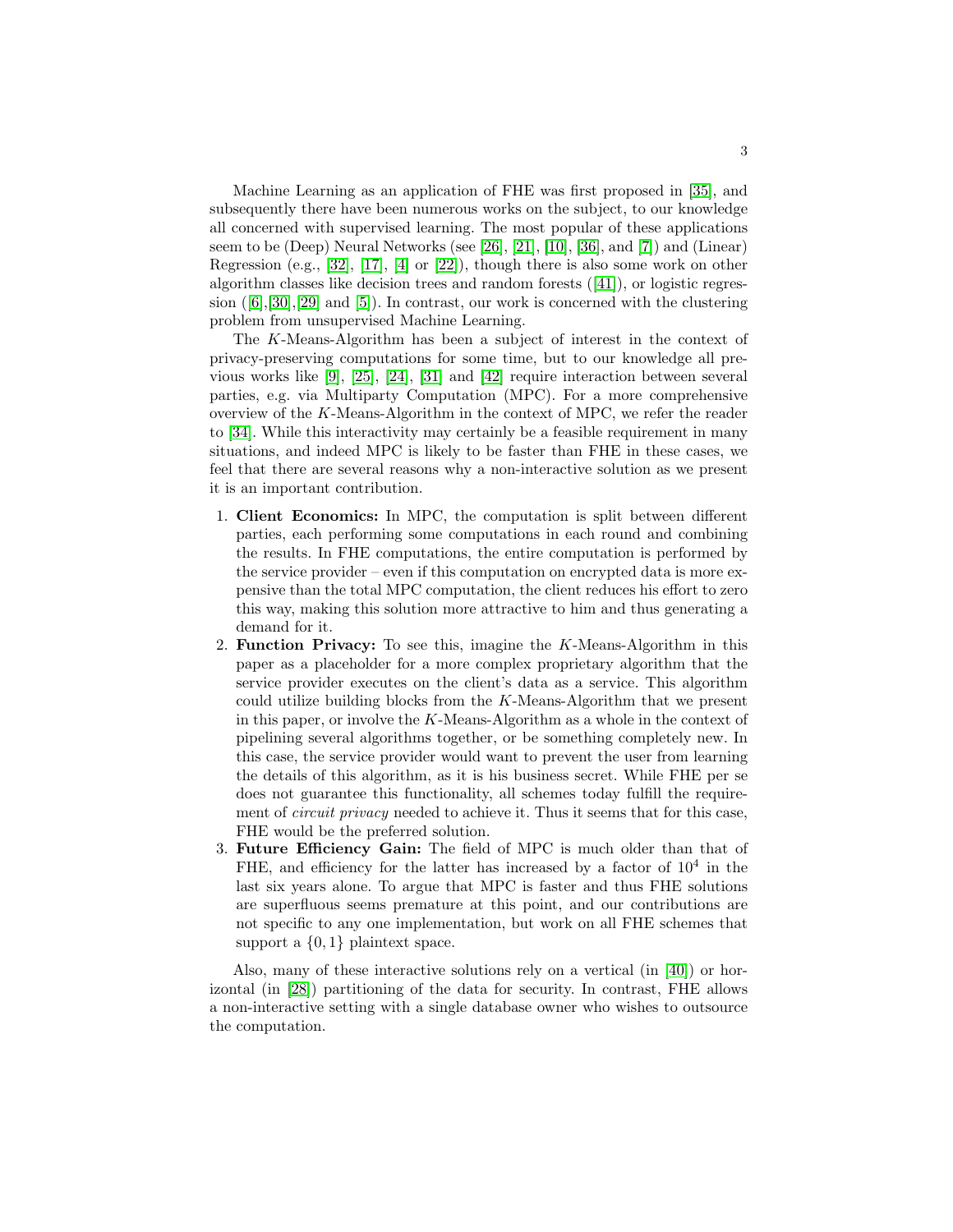

<span id="page-3-0"></span>Fig. 1. An illustration of the K-Means-Algorithm.

# 3 Preliminaries

In this section, we cover underlying concepts like the  $K$ -Means-Algorithm, encoding issues, our choice of implementation library, and the datasets we use.

#### 3.1 The K-Means Algorithm

The K-Means-Algorithm is one of the most well-known clustering algorithms in unsupervised learning. Published in [\[33\]](#page-25-13), it is considered an important benchmark algorithm and is frequently the subject of current research to this day.

The K-Means-Algorithm takes as input the data  $X = \{x_1, \ldots, x_m\}$  and a number  $K$  of clusters to be used. It begins by choosing either  $K$  random values in the data range or  $K$  randomly chosen data entries as so-called **cluster** centroids  $c_k$ . We will use the latter approach. Then, in a step called Cluster Assignment, it computes for each data entry  $x_i$  which cluster centroid  $c_k$  is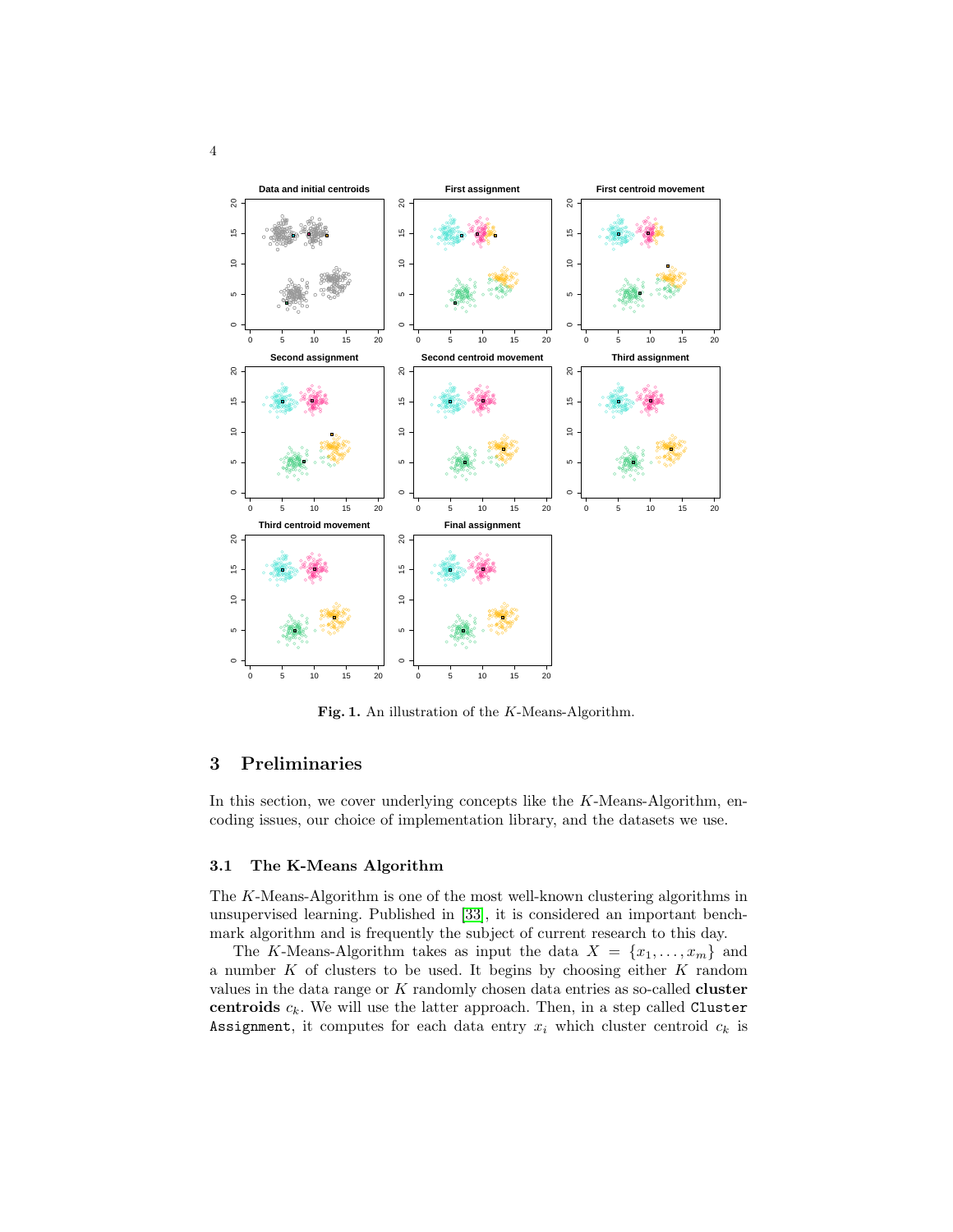nearest regarding Euclidean distance, and assigns the data entry to that centroid. When this has been done for all data entries, the second step begins: During the Move Centroids step, the cluster centroids are moved by setting each centroid as the average of all data entries that were assigned to it in the previous step. These two steps are repeated for a set number of times  $T$  or until the centroids do not change anymore. We use the first method. A visualization of the K-Means-Algorithm can be seen in Figure [1.](#page-3-0)

The exact workings of the K-Means-Algorithm are presented in Algorithm [1,](#page-4-0) where operations like addition and division are performed component-wise if applied to vectors.

<span id="page-4-3"></span><span id="page-4-2"></span><span id="page-4-1"></span><span id="page-4-0"></span>

|    | Algorithm 1: The K-Means-Algorithm                                                               |  |  |  |  |
|----|--------------------------------------------------------------------------------------------------|--|--|--|--|
|    | <b>Input:</b> Data set $X = \{x_1, \ldots, x_m\}$ // $x_i \in \mathbb{R}^{\ell}$ for some $\ell$ |  |  |  |  |
|    | <b>Input:</b> Number of clusters K                                                               |  |  |  |  |
|    | <b>Input:</b> Number of iterations T                                                             |  |  |  |  |
|    | // Initialization                                                                                |  |  |  |  |
|    | 1 Randomly reorder $X$ ;                                                                         |  |  |  |  |
|    | 2 Set centroids $c_k = x_k$ for $k = 1$ to K;                                                    |  |  |  |  |
|    | // Keep track of centroid assignments                                                            |  |  |  |  |
|    | <b>3</b> Generate <i>m</i> -dimensional vector $A$ ;                                             |  |  |  |  |
|    | // Keep track of denominators in average computation                                             |  |  |  |  |
|    | 4 Generate K-dimensional vector $d = (d_1, \ldots, d_K);$<br>5 for $j = 1$ to T do               |  |  |  |  |
|    | // Cluster Assignment                                                                            |  |  |  |  |
| 6  | for $i = 1$ to m do                                                                              |  |  |  |  |
| 7  | $\varDelta=\infty;$                                                                              |  |  |  |  |
| 8  | for $k = 1$ to K do                                                                              |  |  |  |  |
| 9  | $\Delta :=   x_i - c_k  _2;$                                                                     |  |  |  |  |
|    | // Check if current cluster is closer than previous closest                                      |  |  |  |  |
| 10 | if $\tilde{\Delta} < \Delta$ then                                                                |  |  |  |  |
|    | // If so, update $\Delta$ and assign data entry to current cluster                               |  |  |  |  |
| 11 |                                                                                                  |  |  |  |  |
| 12 | $\Delta = \tilde{\Delta};$<br>$A_i = k;$                                                         |  |  |  |  |
| 13 | end                                                                                              |  |  |  |  |
| 14 | end                                                                                              |  |  |  |  |
| 15 | end                                                                                              |  |  |  |  |
|    | // Move Centroids                                                                                |  |  |  |  |
| 16 | for $k = 1$ to K do                                                                              |  |  |  |  |
| 17 | $c_k=0;$                                                                                         |  |  |  |  |
| 18 | $d_k=0;$                                                                                         |  |  |  |  |
| 19 | end                                                                                              |  |  |  |  |
| 20 | for $i=1$ to m do                                                                                |  |  |  |  |
|    | // Add the data entry to its assigned centroid                                                   |  |  |  |  |
| 21 | $c_{A_i}$ += $x_i$ ;                                                                             |  |  |  |  |
|    | // Increase the appropriate denominator                                                          |  |  |  |  |
| 22 | $d_{A_i}$ += 1                                                                                   |  |  |  |  |
| 23 | end                                                                                              |  |  |  |  |
| 24 | for $k = 1$ to K do                                                                              |  |  |  |  |
|    | // Divide centroid by number of assigned data entries to get average                             |  |  |  |  |
| 25 | $c_k = c_k/d_k;$                                                                                 |  |  |  |  |
| 26 | end                                                                                              |  |  |  |  |
|    | 27 end                                                                                           |  |  |  |  |
|    | Output: $\{c_1, \ldots, c_K\}$                                                                   |  |  |  |  |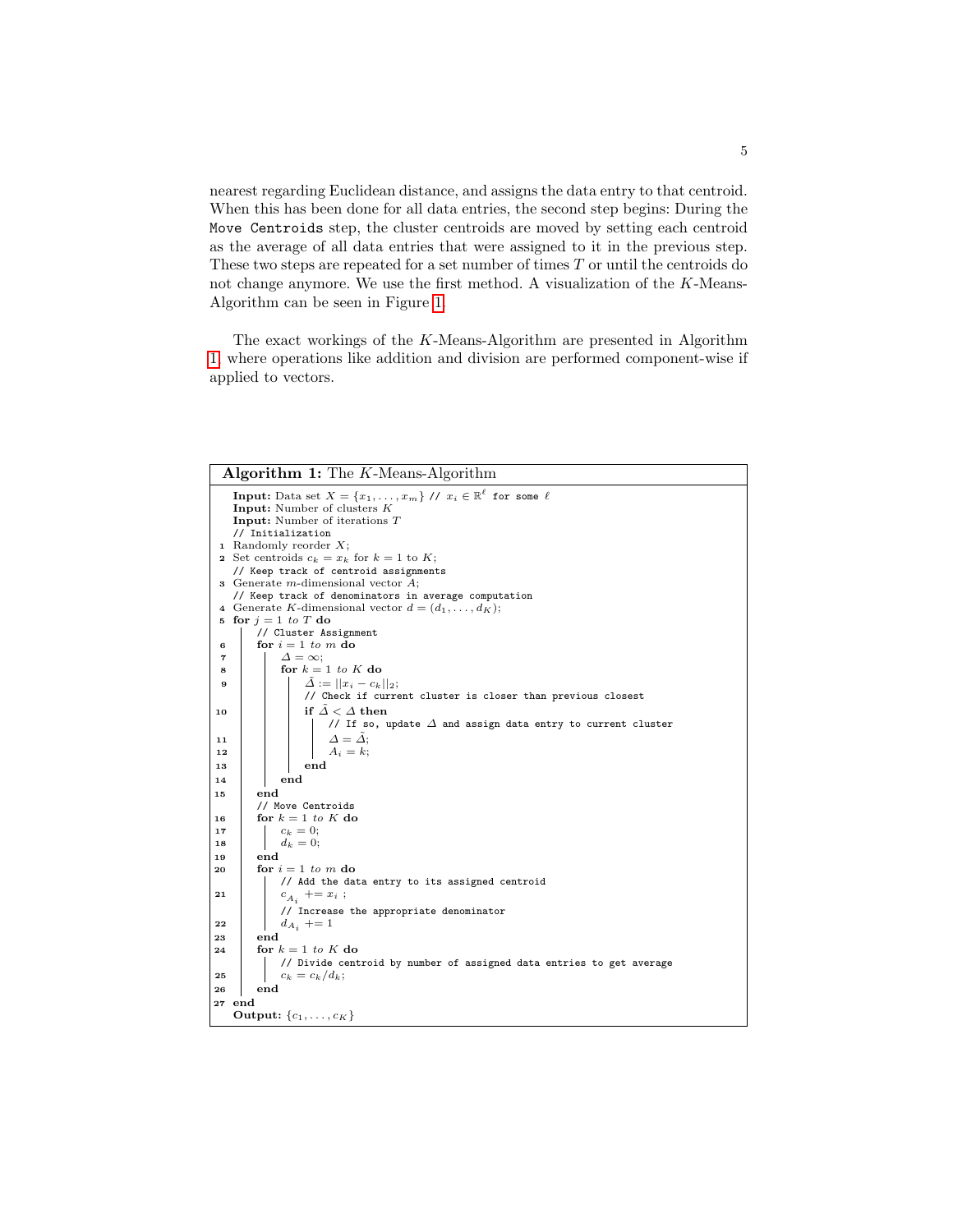The output of the algorithm is the values of the centroids, or the cluster assignment for the data entries (which can easily be computed from the former). We opt for the first approach. Accuracy can either be measured in terms of correctly classified data entries, which assumes that the correct classification is known (there might not even exist a unique best solution), or via the so-called cost function, which measures the (average) distance of the data entries to their assigned cluster centroids. We opt for the first approach because our datasets are benchmarking sets for which the labels are indeed provided, and it allows better comparability between the different algorithms. To aid the reader, we present a brief recap of the variables that we use:

- $-$  K: Number of clusters.
- $c_k$ : Cluster centroid k.
- $-$  m: Number of data points.
- $-X = \{x_1, \ldots, x_m\}$ : The dataset.
- $\ell$ : The dimension of the data.
- $-d_k$ : Denominator of centroid k in the average computation (i.e., the number of data entries assigned to that cluster).
- T: Number of rounds to run the algorithm.
- $\Delta$ : A number to hold distances (later: a vector).
- $A$ : The cluster assignment vector (*m*-dimensional), later a boolean matrix  $(m \times K)$ .

#### 3.2 Encoding

FHE schemes generally have finite fields as a plaintext space, and any rational numbers (which can be scaled to integers) must be embedded into this plaintext space. There are two main approaches in literature, which we quickly compare side by side in Table [1.](#page-5-0) Note that for absolute value computation and comparison, we need to use the digitwise encoding.

|                    | Digitwise                     | Embedded                                                                          |
|--------------------|-------------------------------|-----------------------------------------------------------------------------------|
| Description        |                               | For a base p, display the Choose the plaintext space large enough to              |
|                    |                               | number in $p$ -adic <sup>1</sup> represen- $\alpha$ accommodate all computations. |
|                    | tation and encrypt each digit |                                                                                   |
|                    | separately.                   |                                                                                   |
| Supports           |                               | $\times$                                                                          |
| Comparison?        |                               |                                                                                   |
| Supports           |                               | $\times$                                                                          |
| absolute value?    |                               |                                                                                   |
| Supports Division? | $\times$                      | $\times$                                                                          |
| Effiency           | Slower                        | Faster                                                                            |
| Flexibility        | Full                          | The function that is being computed must be                                       |
|                    |                               | known (at least a bound) at setup, as com-                                        |
|                    |                               | putations fail if the result gets too big. This                                   |
|                    |                               | is actually Somewhat Homomorphic Encryp-                                          |
|                    |                               | tion, not Fully Homomorphic Encryption.                                           |

<span id="page-5-0"></span>Table 1. Two mainstream encoding approaches.

<span id="page-5-1"></span><sup>&</sup>lt;sup>1</sup> This can be extended to plaintext spaces  $GF(p^k)$  if the scheme supports them.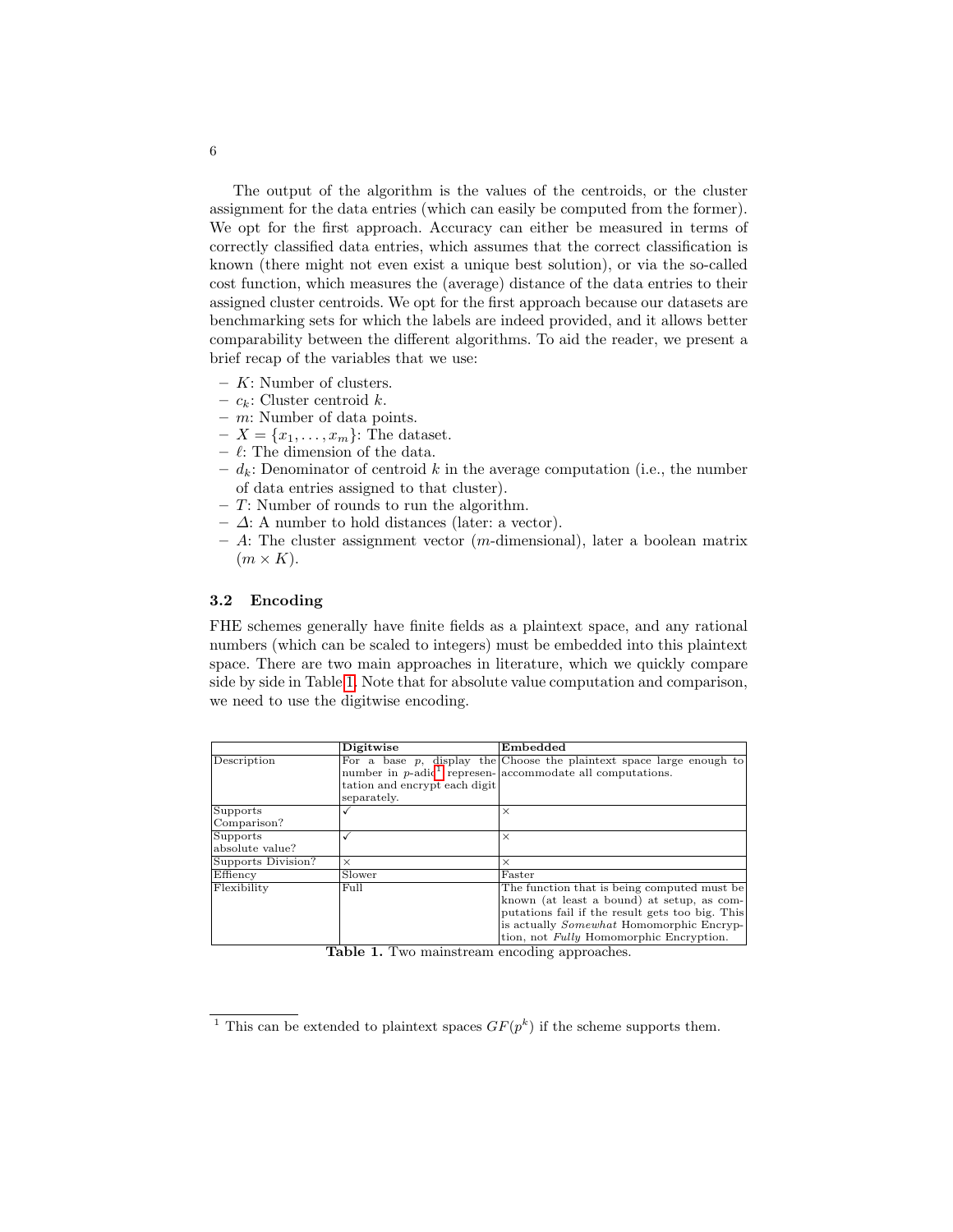#### <span id="page-6-1"></span>3.3 FHE Library Choice

In [\[27\]](#page-25-14), it was shown that among all bases  $p$  for digitwise  $p$ -adic encoding in FHE computations, the choice  $p = 2$  is best in terms of the number of additions and multiplications to be performed on the ciphertexts. Hence, we use an FHE scheme with a plaintext space of  $\{0, 1\}$ . The currently fastest FHE implemen-tation TFHE ([\[38\]](#page-25-1)), which works on this plaintext space  $\{0, 1\}$ , states "Since the running time per gate seems to be the bottleneck of fully homomorphic encryption, an optimal circuit for TFHE is most likely a circuit with the smallest possible number of gates, and to a lesser extent, the possibility to evaluate them in parallel.". Thus, this library is a perfect choice for us, and we will use the binary encoding for signed integers and tweaks presented in [\[26\]](#page-24-12) for maximum efficiency. Our code for the implementations of all presented algorithms using the TFHE library is available upon request.

#### <span id="page-6-0"></span>3.4 Datasets

To evaluate performance, we use four datasets from the FCPS dataset [\[39\]](#page-25-15) to monitor performance:

- The Hepta dataset consists of 212 data points of 3 dimensions. There are 7 clearly defined clusters.
- The Lsun dataset is 2-dimensional with 400 entries and 3 classes. The clusters have different variances and sizes.
- The Tetra dataset is comprised of 400 entries in 3 dimensions. There are 4 clusters, which almost touch.
- The Wingnut dataset has only 2 clusters, which are side-by-side rectangles in 2-dimensional space. There are 1016 entries.

For accuracy measurements, each version of the algorithm was run 1000 times for number of iterations  $T = 5, 10, ..., 45, 50$  on each dataset. For runtimes on encrypted data, we used the Lsun dataset.

# <span id="page-6-2"></span>4 Approach 1: Implementing the Exact K-Means-Algorithm

We now show a method of implementing the K-Means algorithm largely as it is. To this end, we first discuss challenges that arise in the context of FHE computation of this algorithm. We then address these challenges by changing the distance metric, and then present an encoding that supports the division required in computing the average in the MoveCentroid-step. As this method is in no way restricted to the K-Means-Algorithm, the result is of independent interest. As it turns out, there are some issues with this approach, which we will also discuss.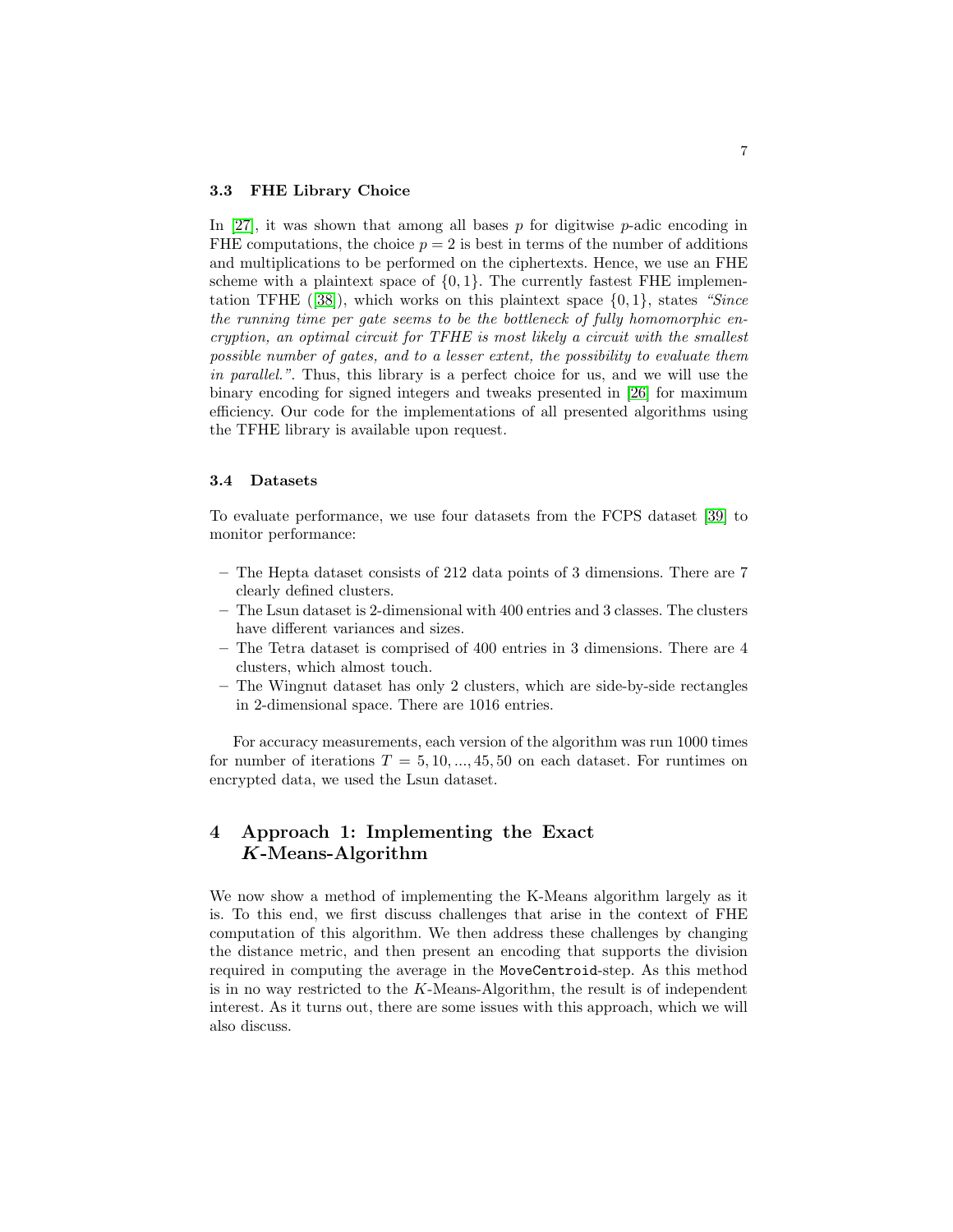#### 4.1 FHE Challenges

Fully homomorphic encryption schemes can easily compute additions and multiplications on the underlying plaintext space, and most also offer subtraction. Using these operations as building blocks, more complex functionalities can be obtained. However, there are three elements in the K-Means-Algorithm that pose challenges, as it is not immediately clear how to obtain them from these building blocks. We list these (with the line numbers referring to the pseudocode of Algorithm [1\)](#page-4-0) and quickly explain how we solve them.

- The distance metric (Line [9,](#page-4-1)  $\Delta(x, y) = ||x y||_2 := \sqrt{\sum_i (x_i y_i)^2}$ ): To our knowledge, taking the square root of encrypted data has not been implemented yet. In Section [4.2,](#page-7-0) we will argue that the Euclidean norm is an arbitrary choice in this context and solve this problem by using the  $L_1$ -distance  $\Delta(x, y) = ||x - y||_1 := \sum_i (|x_i - y_i|)$  instead of the Euclidean distance.
- Comparison (Line [10,](#page-4-2)  $\tilde{\Delta} < \Delta$ ) in finding the centroid with the smallest distance to the data entry: This has been constructed from bit multiplications and additions in [\[26\]](#page-24-12) for bitwise encoding, so we view this issue as solved. A more detailed explanation can be found in Appendix [A.2.](#page-26-0)
- Division (Line [25,](#page-4-3)  $c_k = c_k/d_k$ ) in computing the new centroid value as the average of the assigned data points: In FHE computations, division by an encrypted value is usually not possible (whereas division by an unencrypted value is no problem). We present a way of implementing the division with a new encoding in Section [4.3,](#page-9-0) and propose a modified version of the Algorithm in Section [5](#page-12-0) that only needs division by a constant.

#### <span id="page-7-0"></span>4.2 The Distance Metric

Traditionally, the distance measure used with the K-Means Algorithm is the Euclidean Distance  $\Delta(x, y) = ||x - y||_2 := \sqrt{\sum_i (x_i - y_i)^2}$ , also known as the  $L_2$ -Norm, as it is analytically smooth and thus reasonably well-behaved. However, in the context of K-Means Clustering, smoothness is irrelevant, and we may look to other distance metrics. Concretely, we consider the  $L_1$ -Norm<sup>[2](#page-7-1)</sup> (also known as the Manhattan-Metric)  $\Delta(x, y) := \sum_i (|x_i - y_i|)$ . This has a considerable advantage over the Euclidean distance: Firstly, we do not need to take a square root, which to our knowledge has not yet been achieved on encrypted data. Secondly, of course one could apply the standard trick and not take the root, working instead with the sum of squared distances – however, this would mean a considerable efficiency loss. To see this, first note that multiplying two numbers takes significantly longer than taking the absolute value. Also, recall that multiplying two numbers of equal bitlength results in a number of twice that bitlength. These much longer numbers then have to be summed up, and already the summation step is a bottleneck of the whole computation on encrypted data even when working with short numbers in the  $L_1$  norm. The result of the

8

<span id="page-7-1"></span> $2$  [\[1\]](#page-23-1) in fact argues that for high-dimensional spaces, the  $L_1$ -Norm is more meaningful than the Euclidean Norm.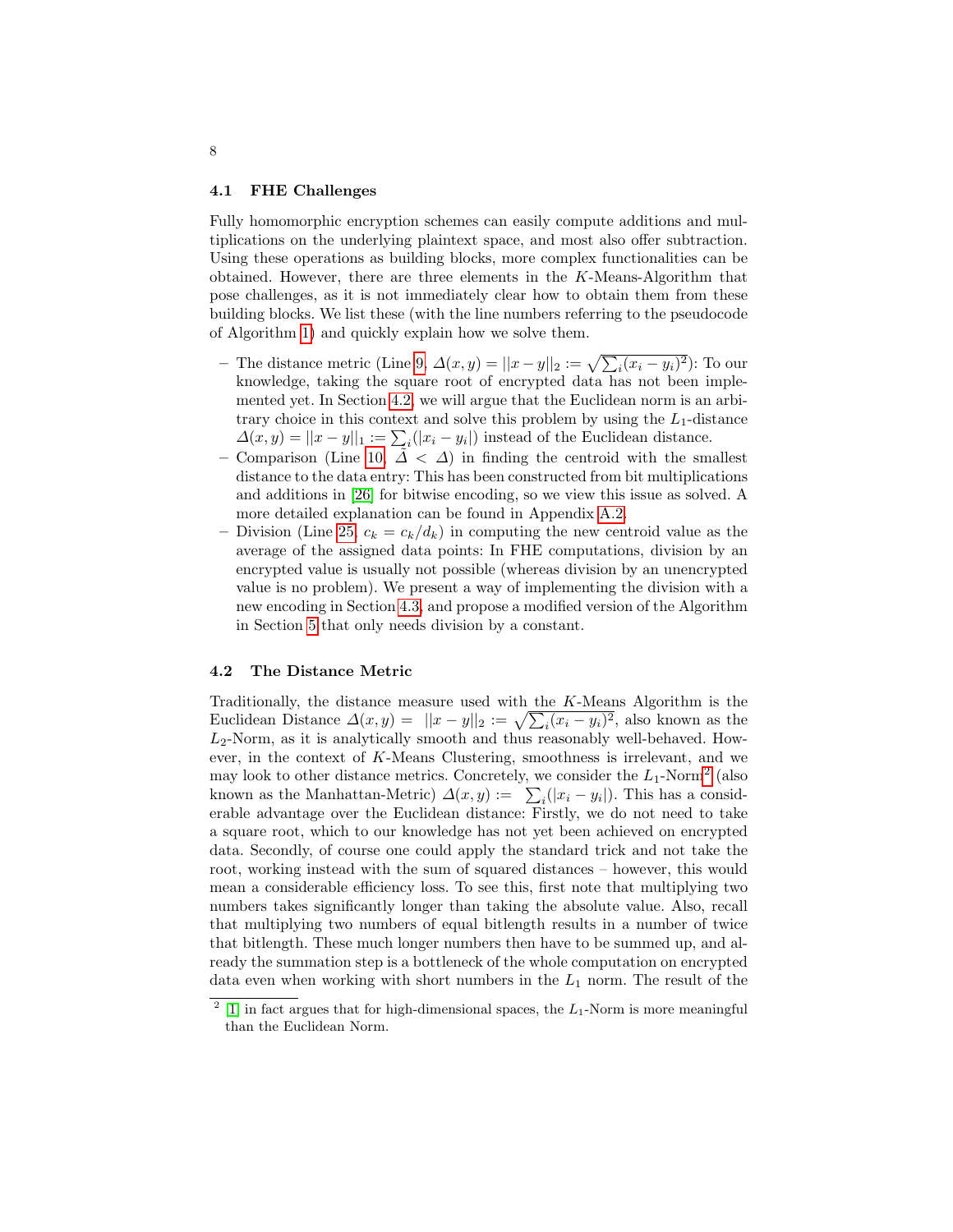summation is an input to the algorithm that finds the minimum (Algorithm [3](#page-14-0) on page [15\)](#page-14-0), which also takes a significant amount of time and would likely more than double in runtime if the input length doubled.

Taking the absolute value can easily be achieved through a digit-wise encoding like the binary encoding which we use: We can use the MSB as the conditional (it is 1 if the number is negative and 0 if it is positive) and use a multiplexer<sup>[3](#page-8-0)</sup> gate applied to the value and its negative. The concrete algorithm can be seen in Algorithm [5](#page-26-1) in Appendix [A.1.](#page-25-16) Thus, using the  $L_1$ -Norm is not only justified by the arbitrariness of the Euclidean Norm, but is also much more efficient. We compare the clustering accuracy in Figure [2.](#page-8-1)



<span id="page-8-1"></span>Fig. 2. Difference in percent of data points mislabeled for  $L_1$ -norm compared to the  $L_2$ -norm  $((\% \text{ mislabeled } L_1)$ - $(\% \text{ mislabeled } L_2)).$ 

For both versions of the distance metric, we calculated the percentage of wrongly labeled data points for 1000 runs, which we can do because the datasets we use come with the correct labels. We then plotted histograms of the difference (in percent mislabeled) between the  $L_1$ -norm and the  $L_2$ -norm for each run. Thus, a value of 0.5 means that the  $L_1$  norm version misclassified 0.5% more data entries than the  $L_2$ -version, and  $-2$  means that the  $L_1$  version misclassified  $2\%$  less data entries than the  $L_2$ -version. Each subplot corresponds to one of the four datasets we used.

We see that indeed, it is impossible to say which metric is better  $-$  for the Hepta dataset, the performance is very balanced, for the Lsun dataset, the  $L_1$ -

<span id="page-8-0"></span>
$$
{}^{3} \text{ MUX}(c, a, b) = \begin{cases} a, & c = 1 \\ b, & c = 0 \end{cases}
$$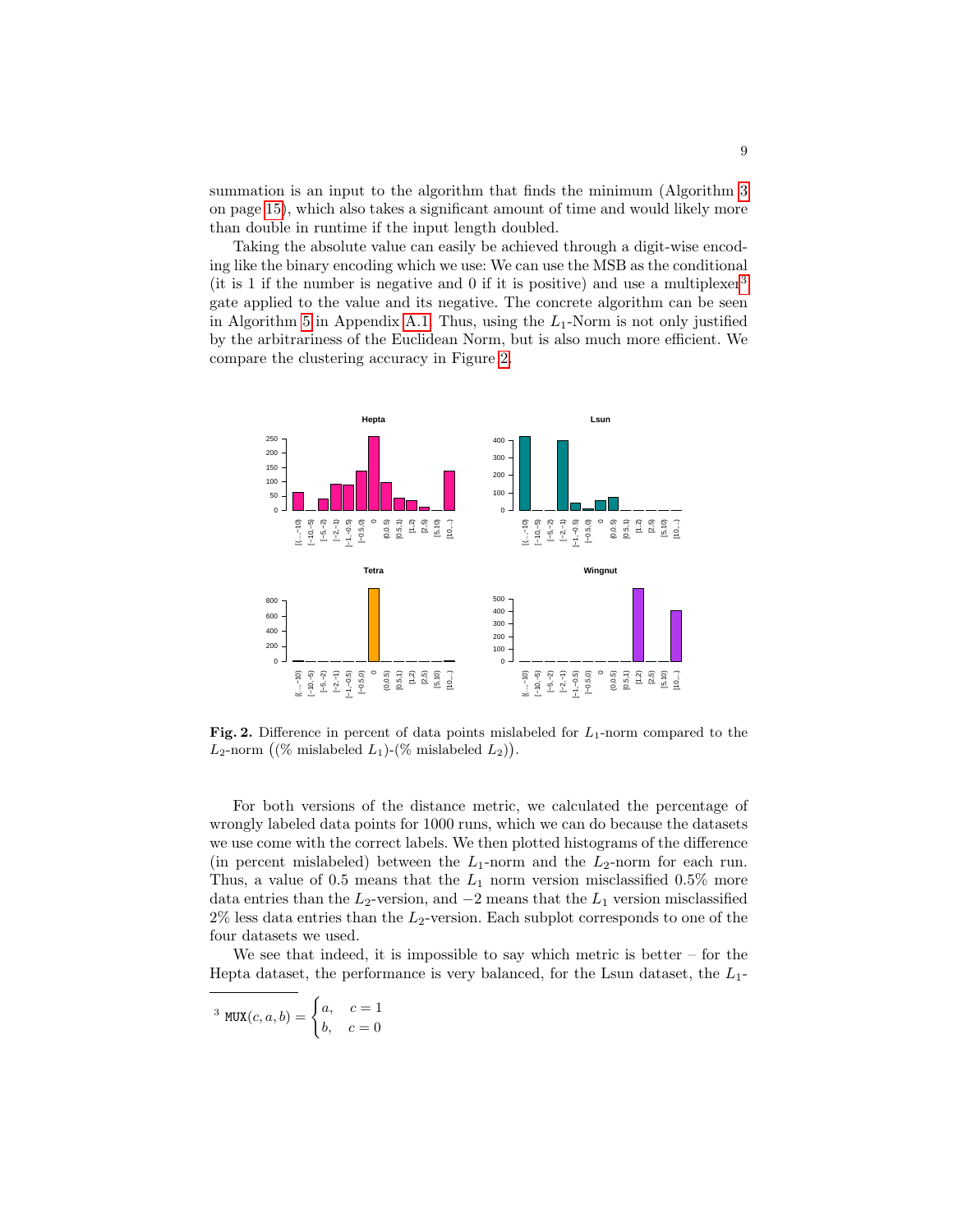norm performs much better, for the Tetra dataset, they nearly always perform exactly the same, and for the Wingnut dataset, the  $L_2$ -norm is consistently better.

#### <span id="page-9-0"></span>4.3 Fractional Encoding

Suppose we have routines to perform addition, multiplication and comparison on numbers that are encoded bitwise – we denote these routines with  $Add(a, b)$ ,  $Mult(a, b)$  and  $Comp(a, b)$ , where the latter returns 1 (encrypted) if  $a < b$  and 0 otherwise. The idea is to express the number we wish to encode as a fraction and encode the numerator and denominator separately. Concretely, to encode a number  $a$ , we choose the denominator  $a_d$  randomly in a certain range (like  $a_d \in [2^k, 2^{k+1})$  for some k) and compute the nominator  $a_n$  as  $a_n = [a \cdot a_d]$ . We then encode both separately, so we have  $a = (a_n, a_d)$ .

If we then want to perform computations (including division) on values encoded in this way, we can express the operations using the subroutines from the binary encoding through the regular computation rules for fractions:

- $-a+b:$  FracAdd $((a_n, a_d), (b_n, b_d))$
- $= \big( \texttt{Add}(\texttt{Mult}(a_n, b_d), \texttt{Mult}(a_d, b_n)), \texttt{Mult}(a_d, b_d) \big)$
- $(a a \cdot b : \texttt{FracMulti}((a_n, a_d), (b_n, b_d)) = (\texttt{Mult}(a_n, b_n), \texttt{Mult}(a_d, b_d)))$
- $(-a/b : \texttt{FracDiv}((a_n, a_d), (b_n, b_d)) = (\texttt{Mult}(a_n, b_d), \texttt{Mult}(a_d, b_n)))$
- $a \leq b : \text{FracComp}((a_n, a_d), (b_n, b_d))$ :

This is slightly more involved. Note that the MSB determines the sign of the number (1 if it is negative and 0 otherwise). Let

$$
c := \operatorname{Sign}(a_d) \oplus \operatorname{Sign}(b_d),
$$

and let

$$
\text{MUX}(c, a, b) = \begin{cases} a, & c = 1 \\ b, & c = 0 \end{cases}
$$

be the multiplexer gate.

Then we set

$$
d := \texttt{MUX}(c, \texttt{Mult}(a_n, b_d), \texttt{Mult}(a_d, b_n))
$$

and

$$
e := \texttt{MUX}(c, \texttt{Mult}(a_d, b_n), \texttt{Mult}(a_n, b_d))
$$

and output the result as  $Comp(e, d)$ .

To make this comparison operation clearer, consider the following: We basically want to compare  $\frac{a_n}{a_d}$  and  $\frac{b_n}{b_d}$ , so we instead ask whether

$$
a_n \cdot b_d \leq b_n \cdot a_d.
$$

However, if the sign of exactly one of the denominators is negative, this changes the direction of the inequality operator, so that we would need to compute

$$
b_n \cdot a_d \le a_n \cdot b_d
$$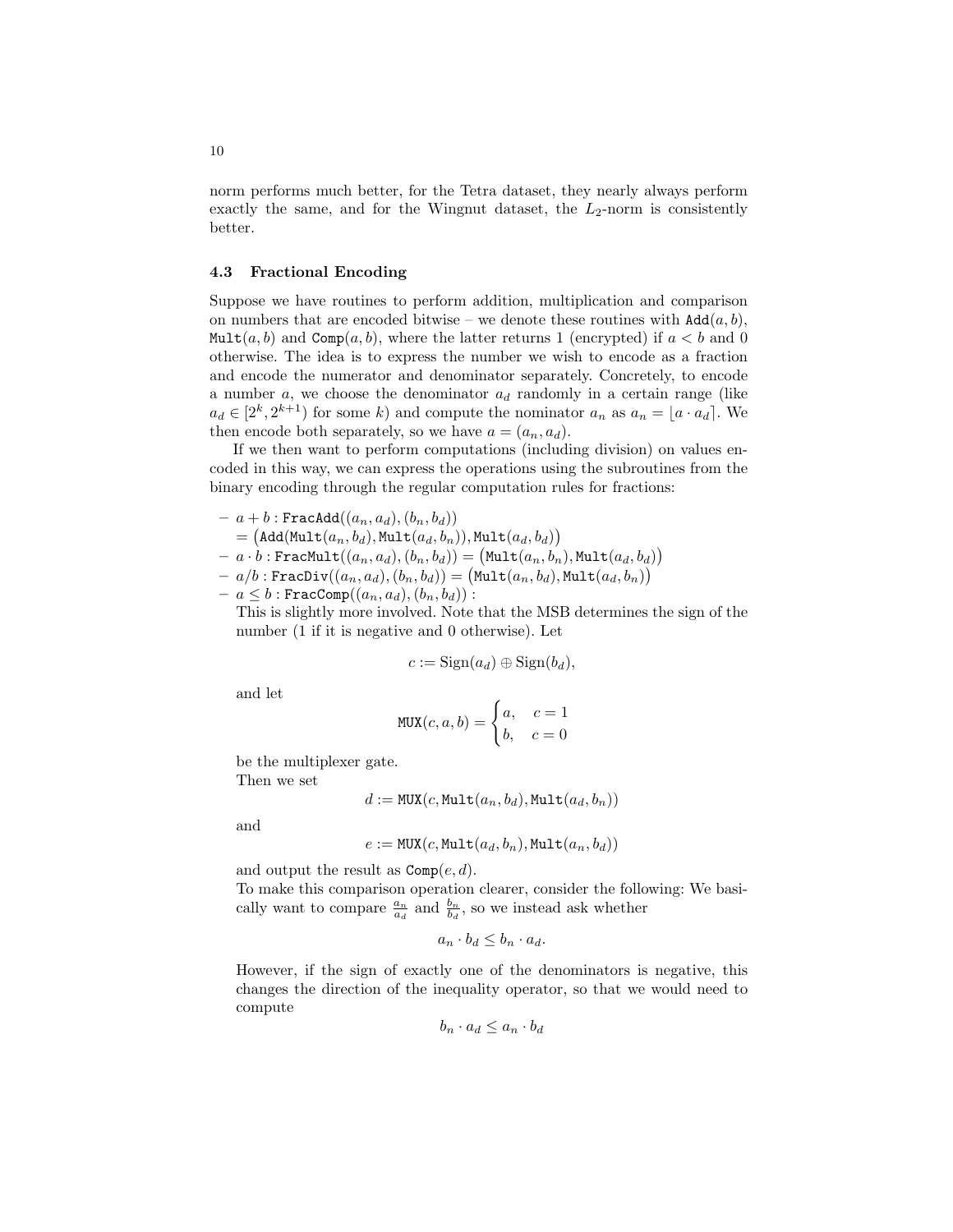instead. Thus, we assign the values conditionally through the multiplexer gate before comparing them: If the XOR of the sign bits is 0, we compare

$$
(e := a_n \cdot b_d) \le (d := b_n \cdot a_d),
$$

and if it is 1, i.e., exactly one of the denominators is negative, we compare

$$
(e := b_n \cdot a_d) \le (d := a_n \cdot b_d).
$$

<span id="page-10-0"></span>Controlling the Bitlength Notice that every single one of these operations requires a multiplication of some sort, which means that the bitlengths of the nominators and denominators doubles with each operation, as there is no cancellation when the data is encrypted. However, note that in bitwise encoding, deleting the last k least significant bits corresponds to dividing by  $2^k$  and truncating. Doing this for both nominator and denominator yields roughly the same result as before, but with lower bitlengths. As an example, suppose that we have encoded our integers with 15 bits, and after multiplication we thus have 30 bits in nominator and denominator, e.g. 651049779/1053588274  $\approx 0.617936$ . Then dividing both nominator and denominator by  $2^{15}$  and truncating yields 19868/32152, which evaluates to  $0.617939 \approx 0.617936$ . The accuracy can be set through the original encoding bitlength (15 here).

#### 4.4 Evaluation

While this new encoding theoretically allows us to perform the K-Means-Algorithm and solves the division problem in FHE, we now discuss the practical performance in terms of accuracy and runtime.

<span id="page-10-1"></span>Accuracy To see how the exact algorithm performs, we use the four datasets from Section [3.4.](#page-6-0) We ran the exact algorithm 1000 times for number of iterations  $T = 5, 10, \ldots, 45, 50$ , and for sake of completeness we include both distance metrics. The results in this section were obtained by running the algorithms in unencrypted form. We first examine the effect of  $T$  on the exact version of the algorithm by looking at the average (over the 1000 runs) misclassification rate for both metrics. The result can be seen in Figure [3.](#page-11-0)

We can see that the rate levels off after about 15 rounds in all cases, so there is no reason to iterate further.

In practice, however, our Fractional Encoding does have some problems. The first issue encountered in Fractional Encoding is the procedure to shorten the bitlengths that was described in Subsection [4.3.](#page-10-0) While it works reasonably well for short computations, we found it nearly impossible to set the number of bits to delete such that the entire algorithm ran correctly. The reason is simple: If not enough bits are cut off, the bitlength grows, propagating with each operation and resulting in an overflow when the number becomes too large for the allocated bitlength. If too many bits are cut off, one loses too much accuracy or may even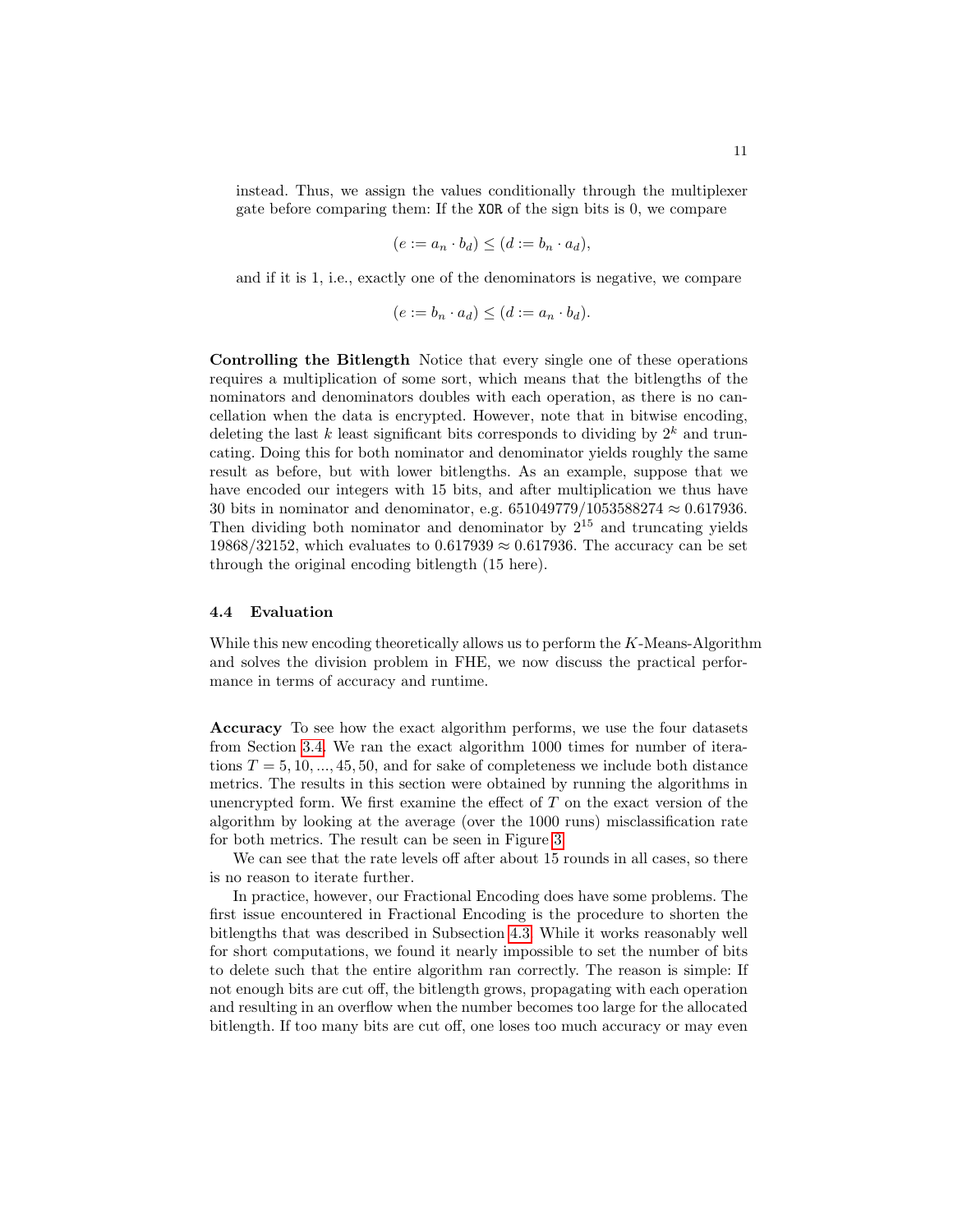

<span id="page-11-0"></span>Fig. 3. Misclassification rate with increasing rounds for exact algorithms.

end with a 0 in the denominator. Both these cases result in completely arbitrary and unusable results. The reason why it is so hard to set the shortening parameter properly is that generally, nominator and denominator will not require the same number of bits. Concretely, this will only be the case when the value of the number being in encoded is in the interval  $(1/2, 2)$ , and even so, this interval is not closed under addition or multiplication, so this problem can arise even if plaintexts are scaled into this interval.

The problem is that because the data is encrypted, we cannot see the actual size of the underlying data, so the shortening parameter cannot be set dynamically – in fact, if it were possible to set it dynamically, this would imply that the FHE scheme is insecure. Also, even setting the parameter roughly requires extensive knowledge about the encrypted data, which the data owner may not want to share with the computing party.

Runtime The second issue with this encoding is the runtime. Even though TFHE is the most efficient FHE library with which many computational tasks approach practically feasible runtimes, the fact that this encoding requires several multiplications on binary numbers for each elementary operation slows it down considerably. We compare the runtimes of all our algorithms in Section [7,](#page-22-0) and as we will see, running the K-Means-Algorithm on a real-world dataset with this Fractional Encoding would take almost 1.5 years on our computer.

#### 4.5 Conclusion

In conclusion, this encoding is theoretically possible, but we would not recommend it for practical use due to its inefficiency and hardness of setting the shortening parameter (or even higher inefficiency if little to no shortening is done). However, for very flat computations (in the sense that there are not many successive operations performed), this encoding that allows division may still be of interest. For the K-Means-Algorithm, we instead propose to change the algorithm in a way that avoids the problematic division, which we present in the rest of this paper.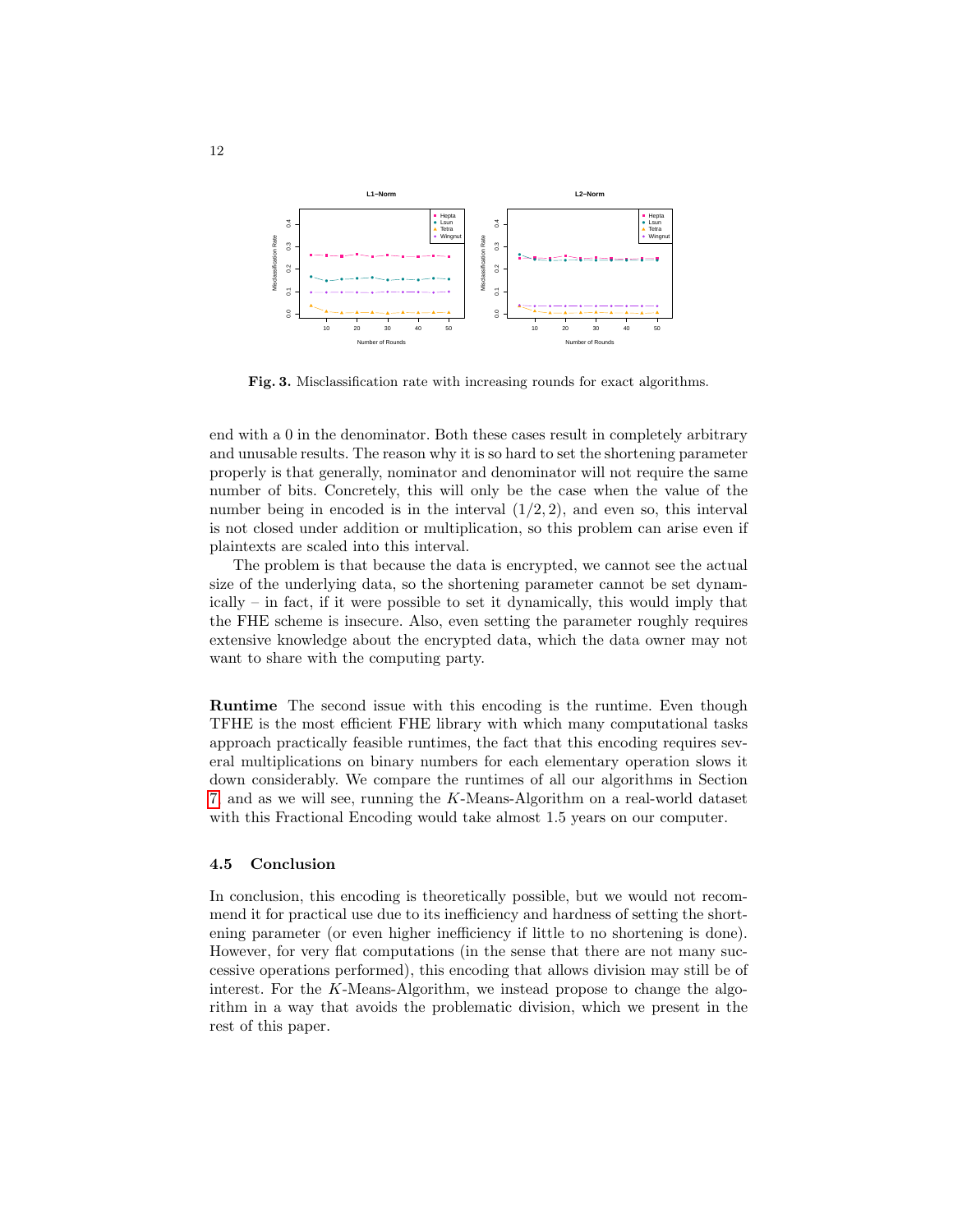# <span id="page-12-0"></span>5 Approach 2: The Stabilized K-Means-Algorithm

In this section, we present a modification of the  $K$ -Means algorithm that avoids the division in the MoveCentroid-step. Concretely, recall that conventional encodings in FHE, like the binary one we will use, do not allow the computation of  $c_1/c_2$  where  $c_1$  and  $c_2$  are ciphertexts, but it is possible to compute  $c_1/a$  where a is some unencrypted number. Our algorithm uses this fact to exchange the ciphertext division in Line [25](#page-4-3) of Algorithm [1](#page-4-0) (page [5\)](#page-4-0) for a constant division, resulting in a variant that can be computed with more established and efficient encodings than the one from Section [4.3.](#page-9-0) Note that this approach of approximating or replacing a function that is hard to compute on encrypted data is not unusual in the FHE context – for example, [\[21\]](#page-24-13) does this for several different functions in building a neural network on encrypted data.

We present this new algorithm in Section [5.2,](#page-12-1) and compare the accuracy of the returned results to the original K-Means-Algorithm in Section [5.3.](#page-16-0)

#### <span id="page-12-2"></span>5.1 Encoding

The dataset we use to evaluate our algorithms consists of rational numbers. To encode these so that we can encrypt them bit by bit, we scaled them with a factor of  $2^{20}$  and truncated to obtain an integer. We then used Two's Complement encoding to accommodate signed numbers, and switched to Sign-Magnitude Encoding for multiplication. Note that deleting the last 20 bits corresponds to dividing the number by  $2^{20}$  and truncating, so the scaling factor can remain constant even after multiplication, where it would normally square.

#### <span id="page-12-1"></span>5.2 The Algorithm

Recall that in the original  $K$ -Means-Algorithm, the MoveCentroid-step consists of computing each centroid as the average of all data entries that have been assigned to it. More specifically, suppose that we have a  $(m \times K)$ -dimensional cluster assignment matrix  $A$ , where

$$
A_{ik} = \begin{cases} 1, & \text{Data entry } x_i \text{ is assigned to centroid } c_k \\ 0 & \text{else.} \end{cases}
$$

Then computing the new centroid value  $c_k$  consists of multiplying the data entries  $x_i$  with the corresponding entry  $A_{ik}$  and summing up the results before dividing by the sum over the respective column  $k$  of  $A$ :

$$
c_k = \sum_{i=1}^{m} x_i \cdot A_{ik} / \sum_{i=1}^{m} A_{ik}.
$$

Our modification now replaces this procedure with the following idea: To compute the new centroid  $c_k$ , add the corresponding data entry  $x_i$  to the running sum if  $A_{ik} = 1$ , otherwise add the old centroid value  $\bar{c}_k$  if  $A_{ik} = 0$ . This can be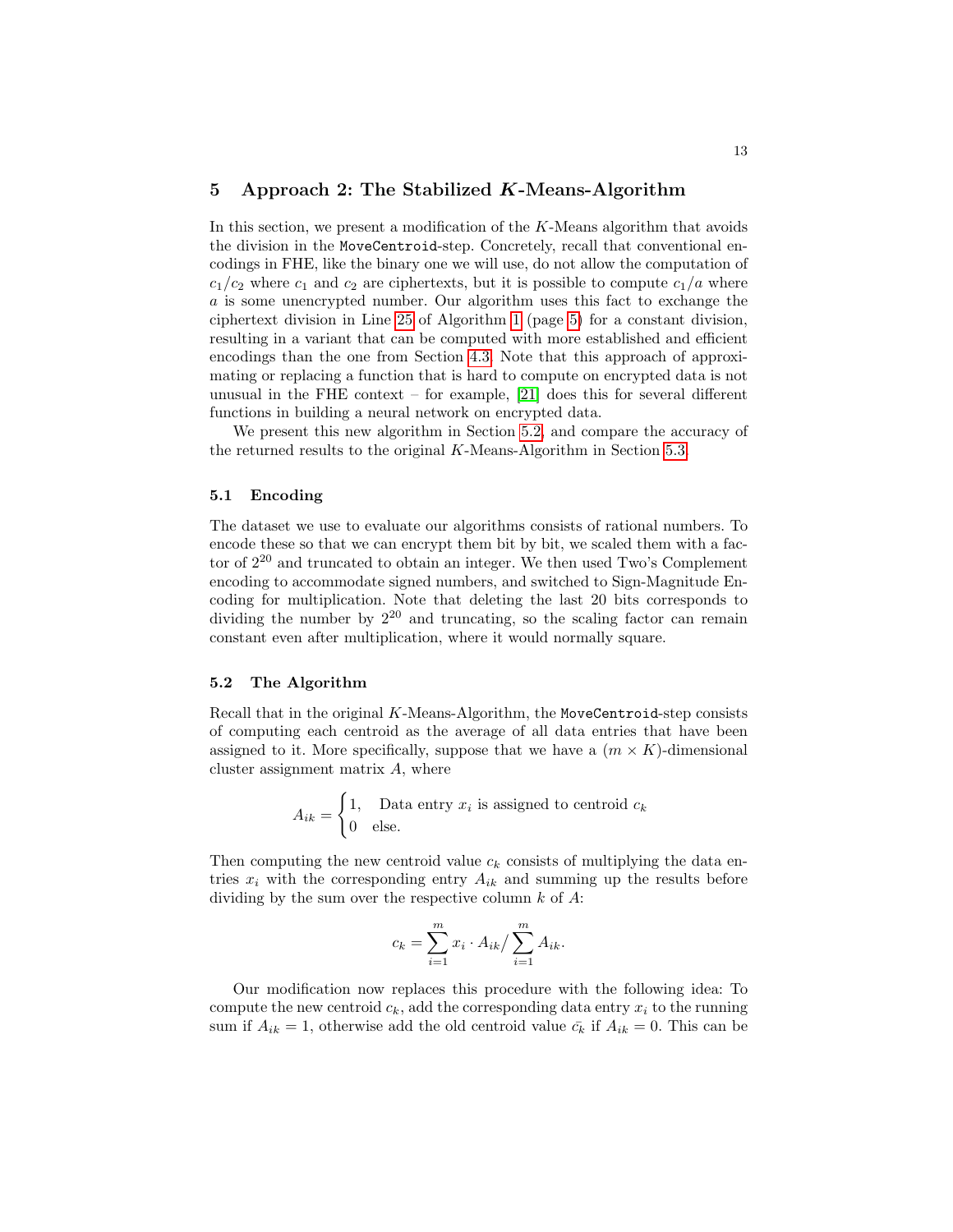Algorithm 2: The Stabilized K-Means-Algorithm

<span id="page-13-1"></span>

<span id="page-13-0"></span>easily done with a multiplexer gate (or more specifically, by abuse of notation, a multiplexer gate applied to each bit of the two inputs) with the entry  $A_{ik}$  as the conditional boolean variable:

$$
c_k = \sum_{i=1}^m \text{MUX}(A_{ik}, x_i, \bar{c}_k) \big/ m.
$$

The sum now always consists of  $m$  terms, so we can divide by the unencrypted constant m. It is also now obvious why we call it the *stabilized K*-Means-Algorithm: We expect the centroids to move much more slowly, because the old centroid values stabilize the value in the computation (more so with fewer data entries that are assigned to a centroid). The details of this new algorithm can be found in Algorithm [2,](#page-13-0) with the changes compared to the original K-Means-Algorithm shaded.

Computing the Minimum As the reader may have noticed in Line [10,](#page-13-1) we have replaced the comparison step in finding the nearest centroid for a data entry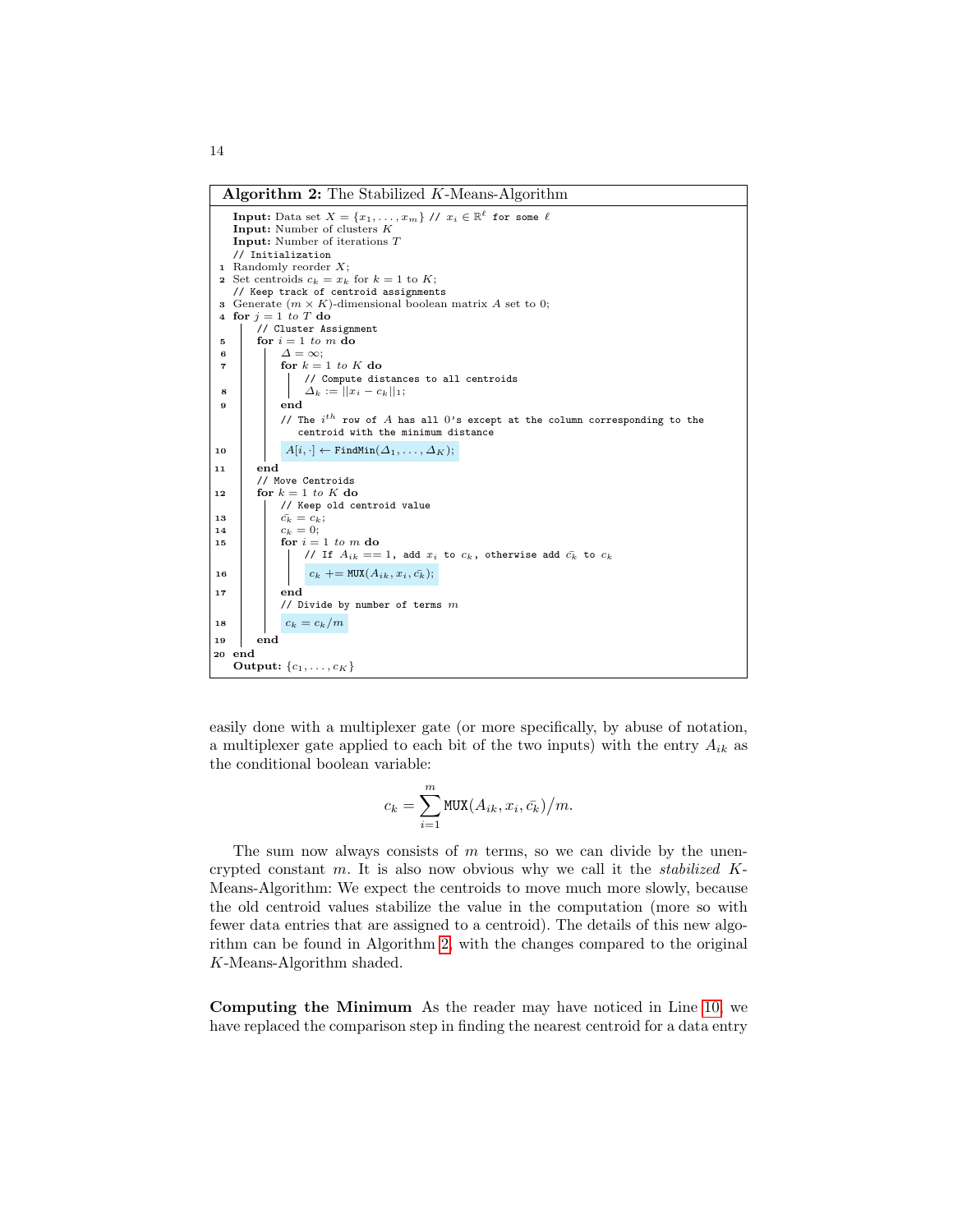#### Algorithm 3: FindMin $(\varDelta_1,\ldots,\varDelta_K)$

```
Input: Distances \Delta_1, \ldots, \Delta_K of current data entry i to all centroids c_1 \ldots, c_KInput: Row i of Cluster Assignment matrix A, denoted A[i, \cdot]// Set all entries 0 except the first
 1 Set A[i, \cdot] = [1, 0, \ldots, 0];// Set the minimum to \Delta_12 Set minval = \varDelta_1;
 3 for k = 2 to K do
         // C is a Boolean value, C = 1 iff minval \leq \Delta_k4 C = \text{Compare}(\text{minval}, \Delta_k);<br>5 \text{for } r = 1 \text{ to } k - 1 \text{ do}for r = 1 to k - 1 do
             // Set all previous values to 0 if new min is \Delta_k, don't change if new min is
                  old min
 6 A[i, r] = A[i, r] \cdot C;7 end
 \begin{array}{c|c} & // Set A[i, k] to 1 if ∆_k is new min, 0 otherwise \hline \end{array} A[i, k] = ¬C ;
 9 if k \neq K then
              // Update the minval variable unless we're done
10 \parallel minval = MUX(C, minval, \Delta_k);
11 end
12 end
    Output: A[i, \cdot]
```
<span id="page-14-0"></span>with a new function FindMin $(\Delta_1, \ldots, \Delta_K)$  due the change in data structure of A (from an integer vector to a boolean matrix) and for readability. This new function outputs

$$
A[i,\cdot] \gets \texttt{FindMin}(\varDelta_1, \ldots, \varDelta_K)
$$

such that the  $i^{th}$  row of A,  $A[i, \cdot]$ , has all 0's except at the column corresponding to the centroid with the minimum distance to  $x_i$ . The idea is to run the Compare circuit to obtain a Boolean value:

$$
\text{Compare}(x, y) = \begin{cases} 1, & x < y, \\ 0, & x \ge y. \end{cases}
$$

We start by comparing the first two distances  $\Delta_1$  and  $\Delta_2$  and setting the Boolean value as  $C := \text{Compare}(\Delta_1, \Delta_2)$ . Then we can write  $A[i, 1] = C$  and  $A[i, 2] = \neg C$ and keep track of the current minimum through  $\text{minval} := \text{MUX}(C, \Delta_1, \Delta_2)$ . We then compare minval to  $\Delta_3$  etc. until we have reached  $\Delta_K$ . Note that we need to modify all entries  $A[i, k]$  with k smaller than the current index by multiplying them with the current Boolean value, preserving the indices if the minimum doesn't change through the comparison, and setting them to 0 if it does. The exact workings can be found in Algorithm [3.](#page-14-0)

To better see how this algorithm works, consider the following example:

We now present an example of how the FindMin algorithm from Section [5.2](#page-12-1) works.

Example: Suppose we have

$$
x_i = 5, c_1 = 3, c_2 = 9, c_3 = 4
$$
 and  $c_4 = 0$ .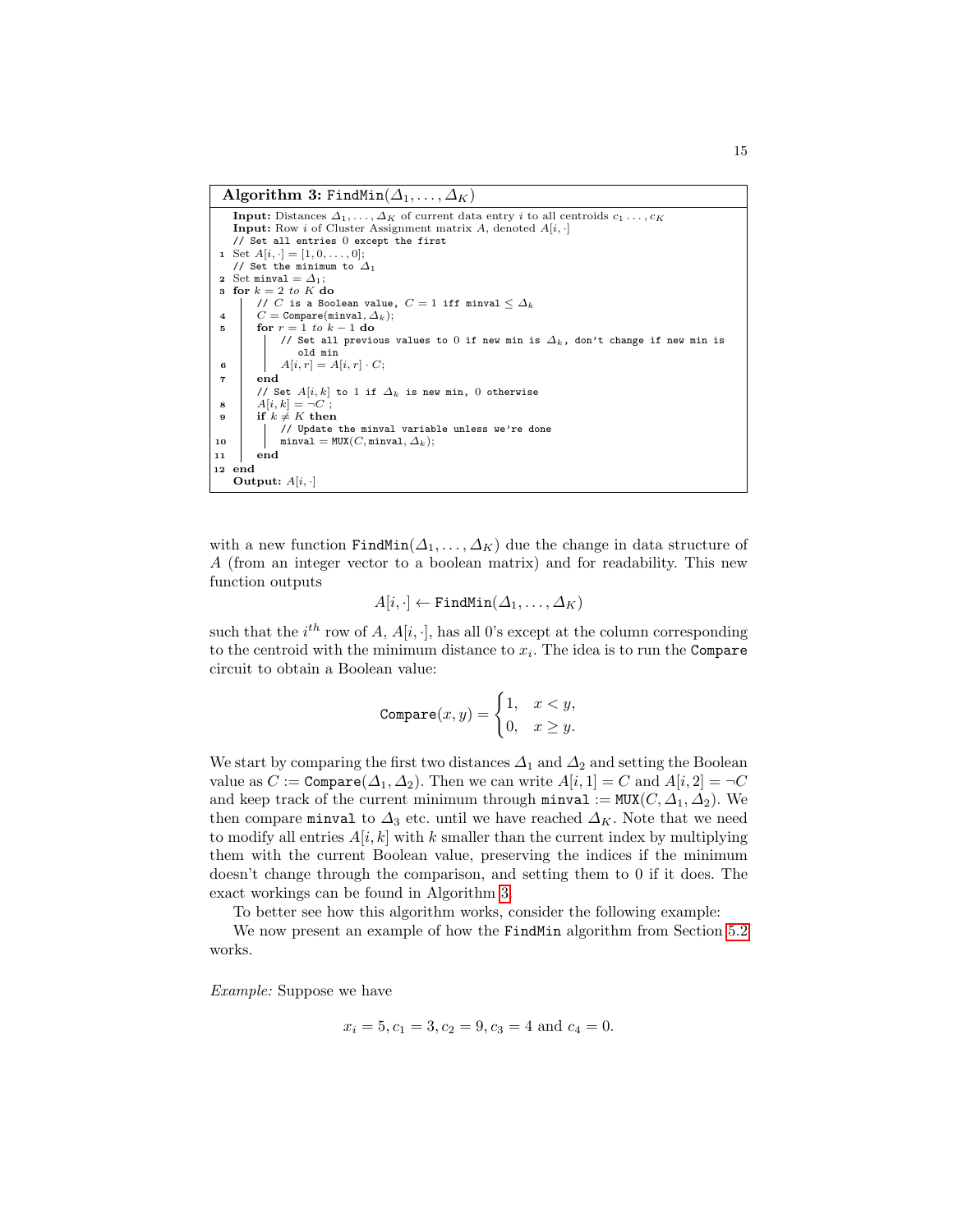Then the distance vector, i.e., the distance between  $x_i$  and the centroids, is

$$
\Delta = (2, 4, 1, 5).
$$

 $A_i = [1, 0, 0, 0]$ 

We start with

and

$$
\mathtt{minval} = \varDelta_1 = 2.
$$

 $C = \texttt{Compare}(\texttt{minval}, \varDelta_2) = \texttt{Compare}(2,4) = 1.$ 

 $1 = 1\,$ 

# Round 1:

Compute

Set

and

Set

 $\texttt{minval} = \texttt{MUX}(C, \texttt{minval}, \Delta_2) = \texttt{MUX}(1, 2, 4) = 2,$ 

 $A_i[2] = \neg C = \neg 1 = 0.$ 

 $A_i$  is now

 $A_i = [1, 0, 0, 0].$ 

### Round 2:

Compute

 $C = \text{Compare}(\text{minval}, \Delta_3) = \text{Compare}(2, 1) = 0.$ 

Set

$$
A_i[1] = A_i[1] \cdot C = 1 \cdot 0 = 0,
$$
  

$$
A_i[2] = A_i[2] \cdot C = 0 \cdot 0 = 0,
$$

and

 $A_i[3] = \neg C = \neg 0 = 1.$ 

Set

$$
\mathtt{minval} = \mathtt{MUX}(C, \mathtt{minval}, \Delta_3) = \mathtt{MUX}(0, 2, 1) = 1,
$$

 $A_i$  is now

$$
A_i = [0, 0, 1, 0].
$$

# Round 3:

Compute

 $C = \text{Compare}(\text{minval}, \Delta_4) = \text{Compare}(1, 5) = 1.$ 

Set

$$
A_i[1] = A_i[1] \cdot C = 0 \cdot 1 = 0,
$$
  
\n
$$
A_i[2] = A_i[2] \cdot C = 0 \cdot 1 = 0,
$$
  
\n
$$
A_i[3] = A_i[3] \cdot C = 1 \cdot 1 = 1,
$$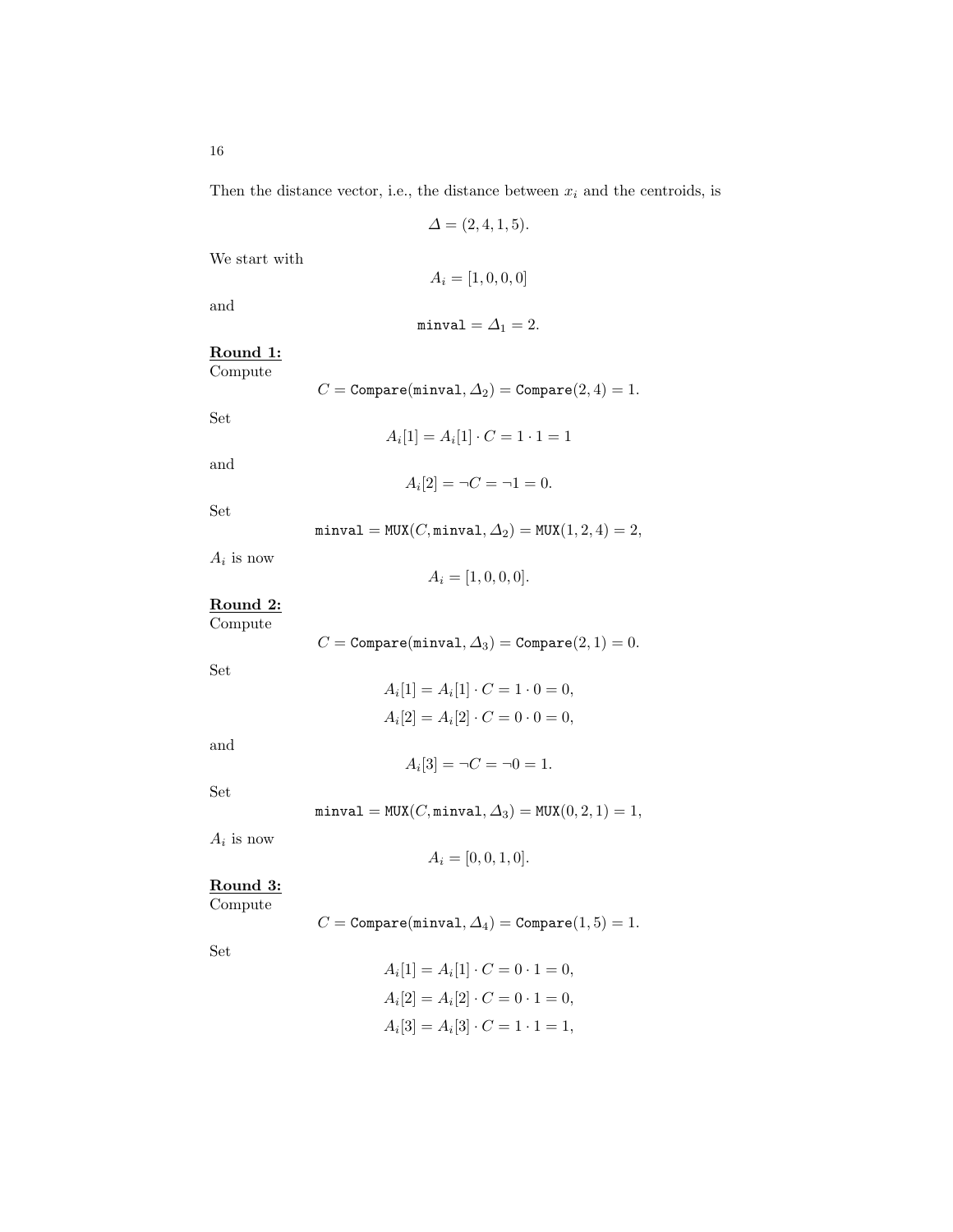and

$$
A_i[4] = \neg C = \neg 1 = 0.
$$

 $A_i$  is now

$$
A_i = [0, 0, 1, 0].
$$

This means that centroid 3 ( $c_3 = 4$ ) has the smallest distance to  $x_i = 5$ , which can be easily verified.

Note that if the encryption scheme is one where multiplicative depth is important, it is easy to modify FindMin to be depth-optimal: Instead of comparing  $\Delta_1$  and  $\Delta_2$ , then comparing the result to  $\Delta_3$ , then comparing that result to  $\Delta_4$ etc., we could instead compare  $\Delta_1$  to  $\Delta_2$  and  $\Delta_3$  to  $\Delta_4$  and then compare those two results etc., reducing the multiplicative depth from linear in the number of clusters  $K$  to logarithmic.

Since depth is not important for our implementation choice TFHE (recall from Section [3.3](#page-6-1) that the number of gates is the bottleneck), we implemented the function as described in Algorithm [3.](#page-14-0)

#### <span id="page-16-0"></span>5.3 Evaluation

In this section, we will investigate the performance of our Stabilized K-Means-Algorithm compared to the traditional K-Means-Algorithm.

<span id="page-16-1"></span>Accuracy The results in this section were obtained by running the algorithms in unencrypted form. As we are interested in relative performance as opposed to absolute performance, we merely care about the difference in the output of the modified and exact algorithms on the same input (i.e., datasets and starting centroids), not so much about the output itself. Recall that we obtained  $T = 15$ as a good choice for number of rounds for the exact algorithm – however, as we have already explained above, the cluster centroids converge more slowly in the stabilized version, so we will likely need more iterations here.

We now compare the performance of the stabilized version to the exact version. We perform this comparison by examining the average (over the 1000 iterations) difference in the misclassification rate. Thus, a value of 2 means that the stabilized version mislabeled 2% more instances than the exact version, and a difference of −1 means that the stabilized version miscassified 1% less data points than the exact version.

The results for both distance metrics can be seen in Figure [4.](#page-17-0) We see that while behavior varies slightly depending on the dataset,  $T = 40$  iterations is a reasonable choice since the algorithms do not generally seem to converge further with more rounds. We will fix this parameter from here on, as it also exceeds the required amount of iterations for the exact version to converge.

As the reader may have noticed, while the values in Figure [4](#page-17-0) do converge, they do not generally seem to reach a difference of 0, which would imply similar performance. However, this is not surprising - we did significantly modify the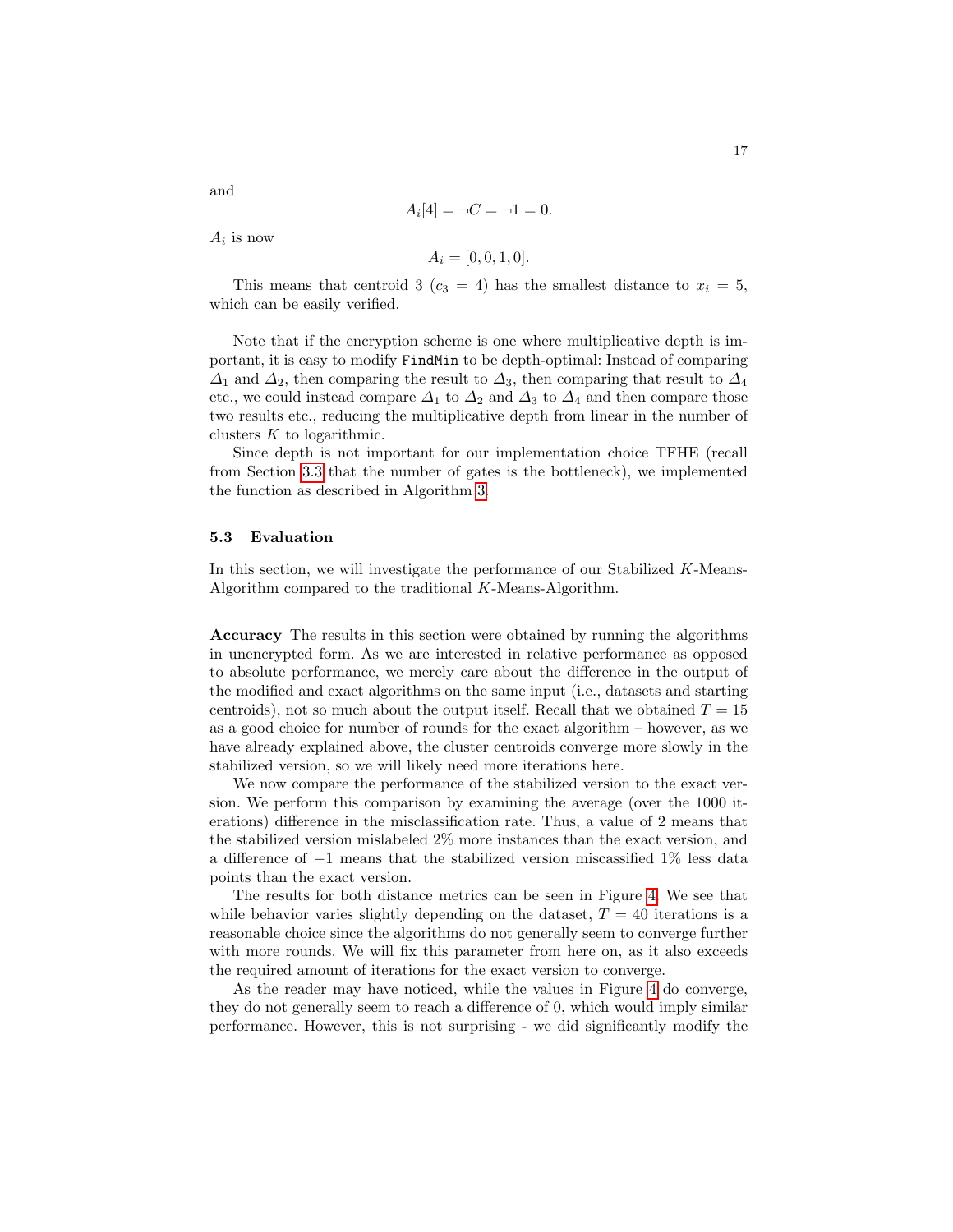

<span id="page-17-0"></span>Fig. 4. Average difference in misclassification rate between the stabilized and the exact algorithm (average % mislabeled stabilized) - (average % mislabeled exact) .

original algorithm, not with the intention of improving clustering accuracy, but rather to make it executable under an FHE scheme at all. This added functionality naturally comes as a tradeoff, and we will now examine the magnitude of the loss in accuracy in Figure [5.](#page-17-1) The corresponding histogram for the  $L_2$ -norm can be found in Appendix [B.1](#page-27-0)



<span id="page-17-1"></span>Fig. 5. Distribution of the difference in misclassification rate for stabilized vs. exact K-Means-Algorithm  $((\%$  mislabeled stabilized) -  $(\%$  mislabeled exact),  $L_1$ -norm.

We can see that in the vast majority of instances, the stabilized version performs exactly the same as the the original  $K$ -Means-Algorithm. We also see that concrete performance does depend on the dataset. In some cases, the modified version even outperforms the original one: Interestingly, for the Lsun dataset, the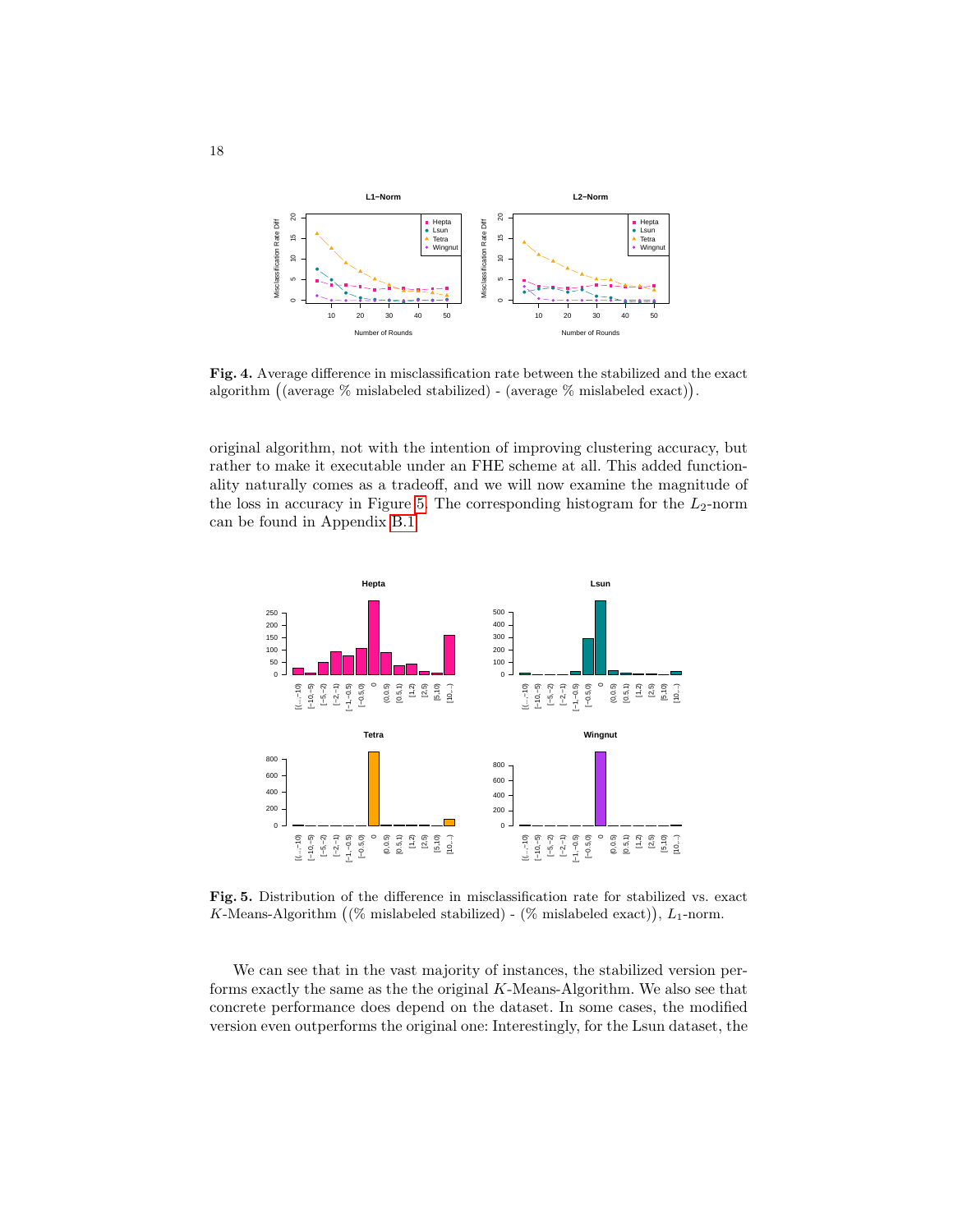stabilized version is actually slightly better than the original algorithm in about 30% of the cases. However, most of the time, we feel that there will be a slight performance decrease. The fact that there are some outliers where performance is drastically worse can easily be solved by running the algorithm several times in parallel, and only keeping the best run. This can be done under homomorphic encryption much like computing the minimum in Section [5.2,](#page-12-1) but will not be implemented in this paper.

Runtime While we will have a more detailed discussion of the runtime of all our algorithms in Section [7,](#page-22-0) we would like to already present the performance gain at this point: Recall that we estimated that running the exact algorithm from Section [4](#page-6-2) would take almost 1.5 years. In contrast, our Stabilized Algorithm can be run in 25.93 days, or less than a month. This is less than 5% of the runtime of the exact version. Note that this is single-thread computation time on our computer, which could be greatly improved as detailed in Section [7](#page-22-0) (though these improvements would apply to both algorithms, but we expect the ratio between the two algorithms to stay the same).

Conclusion In conclusion to this Section, we feel that by modifying the K-Means-Algorithm, we have traded a very small amount of accuracy for the ability to perform clustering on encrypted data in a more reasonable amount of time, which is a functionality that has not been achieved previously. The next section will deal with an idea to improve runtimes even more.

# 6 Approach 3: The Approximate Version

In this section, we present another modification which trades in a bit of accuracy for slightly improved runtime: Since the Compare function is linear in the length of its inputs, speeding up this building block would make the entire computation more efficient. To do this, first recall that we encode our numbers in a bitwise fashion after having scaled them to integers. This means that we have access to the individual bits and can, for example, delete the  $S$  least significant bits, which corresponds to dividing the number by  $2^S$  and truncating. Let  $\tilde{X}$ denote this truncated version of a number X, and  $\tilde{Y}$  that of a number Y. Then Compare $(\tilde{X},\tilde{Y}) =$  Compare $(X,Y)$  if  $|X-Y| \geq 2^S,$  and may or may not return the correct result if  $|X - Y| < 2^S$ . However, correspondingly, if the result is wrong, the centroid that is wrongly assigned to the data entry is no more than  $2<sup>S</sup>$  further from the data entry than the correct one. We propose to pick an initial S and decrease it over the course of the algorithm, so that accuracy increases as we near the end. The exact workings of this approximate comparison, denoted ApproxCompare, can be seen in Algorithm [4.](#page-19-0)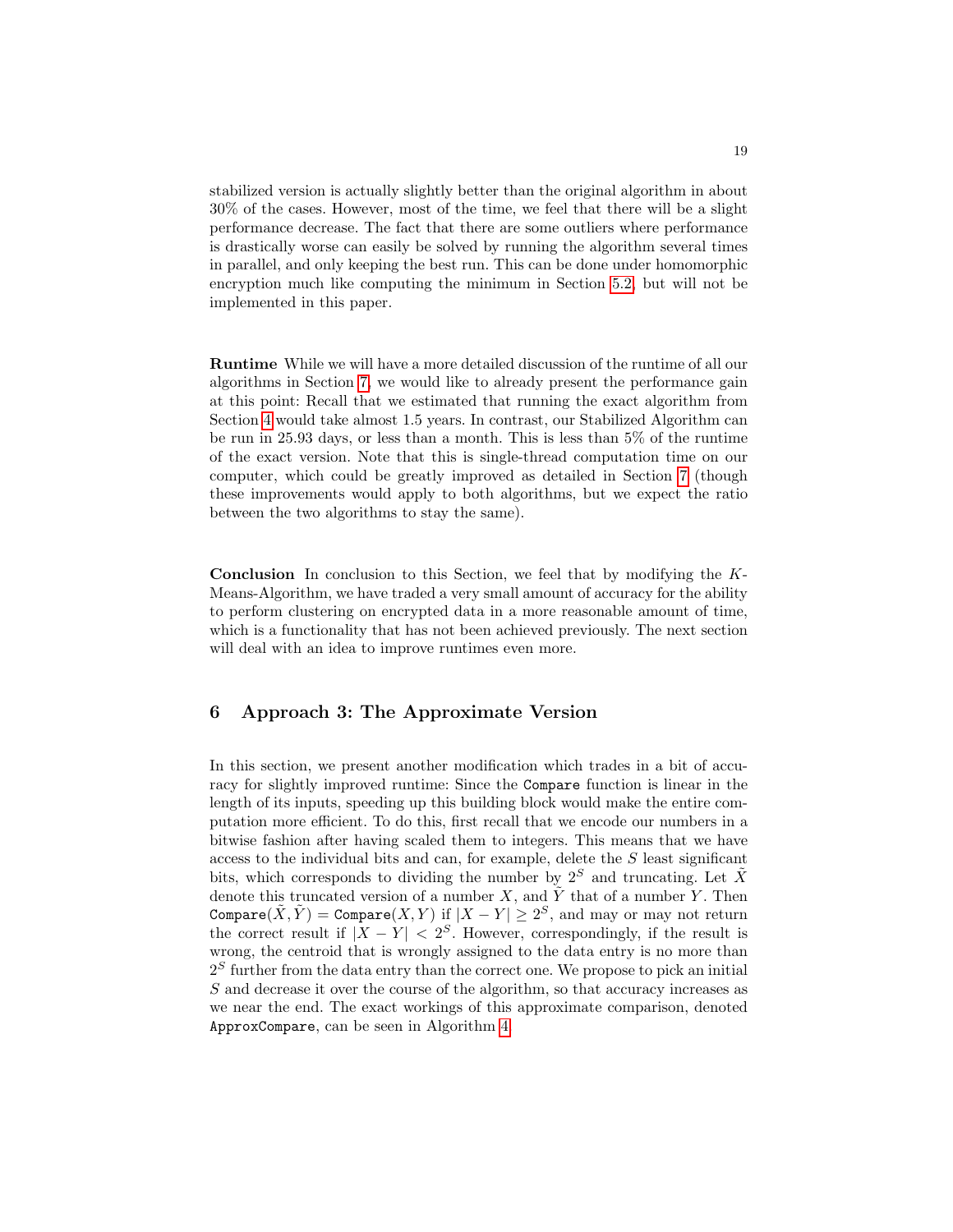```
Algorithm 4: ApproxCompare(X, Y, S)Input: The two arguments X, Y, encoded bitwise
  Input: The accuracy factor S// Corresponds to \tilde{\tilde{X}} = \lfloor X/2^S \rfloor1 Remove last S bits from X, denote \tilde{X};// Corresponds to \tilde{Y} = \lfloor Y / 2^S \rfloor2 Remove last S bits from Y, denote \tilde{Y};
  // Regular comparison function, C \in \{0, 1\}3 C = Compare(\tilde{X}, \tilde{Y});Output: C
```
#### <span id="page-19-0"></span>6.1 Evaluation

In this section, we compare the performance of the stabilized K-Means-Algorithm using this approximate comparison, denoted simply by "Approximate Version", to the original and stabilized K-Means-Algorithm on our data sets.

<span id="page-19-2"></span>Accuracy Recall from Section [5.1](#page-12-2) that we scaled the data with the factor  $2^{20}$ and truncated to obtain the input data. This means that for  $S = 5$ , a wrongly assigned centroid would be at most  $2<sup>5</sup>$  further from the data entry than the correct centroid on the scaled data - or no more than  $2^{-15}$  on the original data scale. We set  $S = \min\{7, (T/5) - 1\}$  where T is the number of iterations, and reduce S by one every 5 rounds. We again examine the average (over 1000 iterations) difference in the misclassification rate to both the exact algorithm and the stabilized algorithm.



<span id="page-19-1"></span>Fig. 6. Average difference in misclassification rate between the approximate and the exact algorithm (average % mislabeled approximate) - (average % mislabeled exact)

The results for both distance metrics can be seen in Figures [6](#page-19-1) and [7.](#page-20-0) We see that again,  $T = 40$  iterations is a reasonable choice because the algorithms do not seem to converge further with more rounds.

We now again look at the distribution of the ratios in Figure [8](#page-20-1) (for the approximate versus the exact K-Means-Algorithm, figures for the  $L_2$ -norm are

20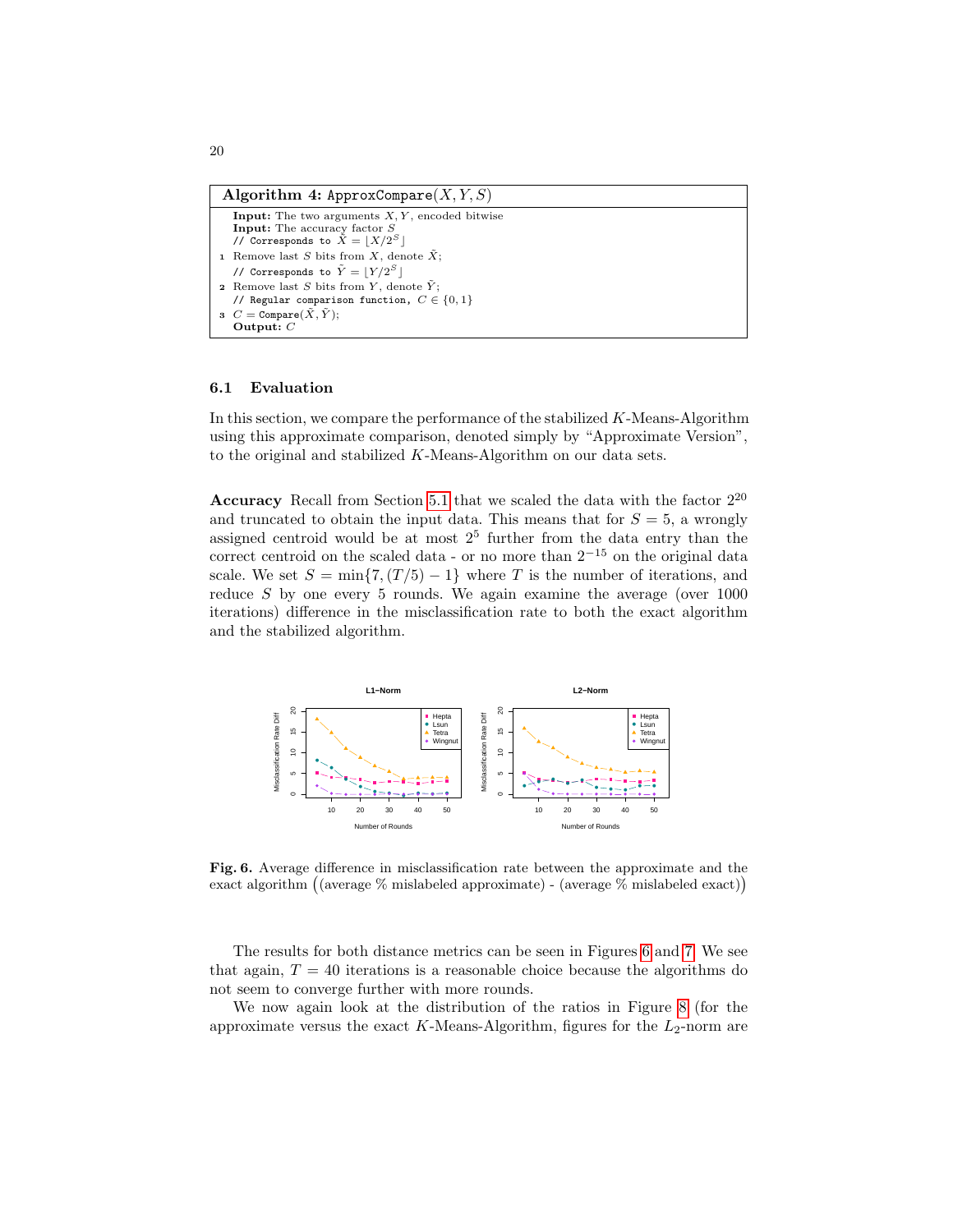

<span id="page-20-0"></span>Fig. 7. Average difference in misclassification rate for approximate vs. stabilized algorithm (average % mislabeled approximate) - (average % mislabeled stabilized) .

in Appendix [B.1\)](#page-28-0) and Figure [9](#page-21-0) (for the approximate versus the stabilized K-Means-Algorithm, figures for the  $L_2$ -norm in Appendix [B.1\)](#page-29-0).



<span id="page-20-1"></span>Fig. 8. Distribution of the difference in misclassification rate for approximate vs. exact K-Means-Algorithm  $((\% \text{ mislabeled approximate}) - (\% \text{ mislabeled exact})), L_1\text{-norm}.$ 

We see that usually, the approximate version performs only slightly worse than the stabilized version. There is still the effect in the Lsun dataset that the approximate version outperforms the original  $K$ -Means-Algorithm in a significant amount of cases (though this effect mostly occurs for the  $L_1$ -norm), but it rarely does better than the stabilized version. This is not surprising, as it is in essence the stabilized version but with an opportunity for errors.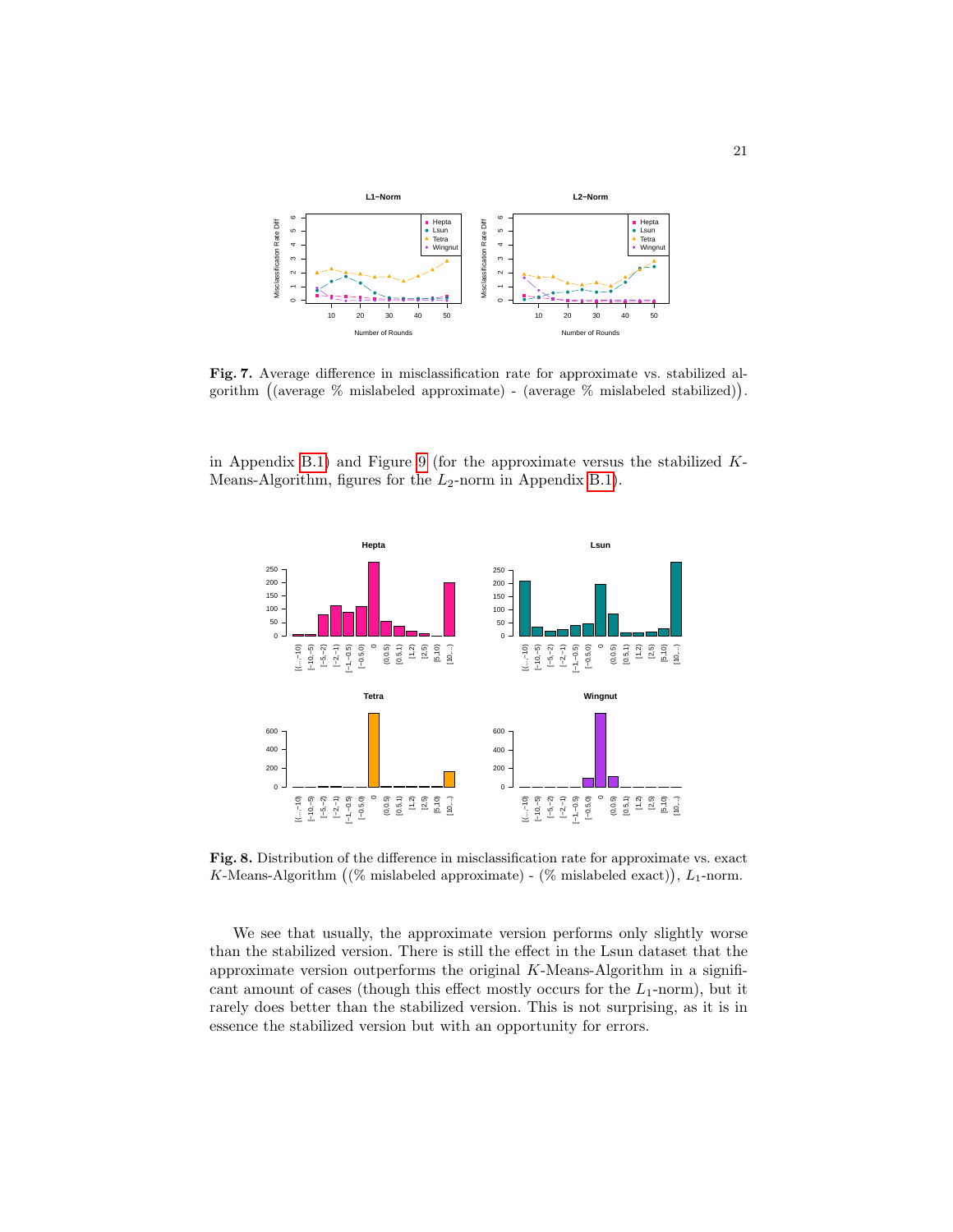

<span id="page-21-0"></span>Fig. 9. Distribution of the difference in misclassification rate for approximate vs. stabilized K-Means-Algorithm  $((\% \text{ mislabeled approx.}) - (\% \text{ mislabeled stab.})), L_1\text{-norm.}$ 

Runtime We now examine how much gain in terms of runtime we have from this modification. Recall that it took about 1.5 years to run the exact algorithm, and 25.93 days to run the stabilized version. The approximate version runs in 25.79 days, which means a difference of about 210.7 minutes.

Obviously, the effect of the approximate comparison is not as big as anticipated. This is due to the bottleneck actually being the computation of the  $L_1$ -norm rather than the FindMin-procedure. Thus, for this specific application, the approximate version may not be the best choice - however, for an algorithm that has a high number of comparisons relative to other operations, there can still be huge performance gains in terms of runtime. To see this, we ran just the comparison and approximate comparison functions with the same parameters as in our implementation of the K-Means-Algorithm (35 bits, 5 bits deleted for approximate comparison). The average (over 1000 runs each) runtime was 3.24 seconds for the regular comparison and 1.51 seconds for the approximate comparison. We see that this does make a big difference, which is why we choose to present the modification even though the effect was outweighed by other bottlenecks in the K-Means-Algorithm computation.

Conclusion In conclusion, the approximate comparison provides the user with an easy method of trading in accuracy for faster computation, and most importantly, this loss of accuracy can be decreased as computations near the end. However, for the specific application of the  $K$ -Means-Algorithm, these gains were unfortunately swallowed by the rest of the computation.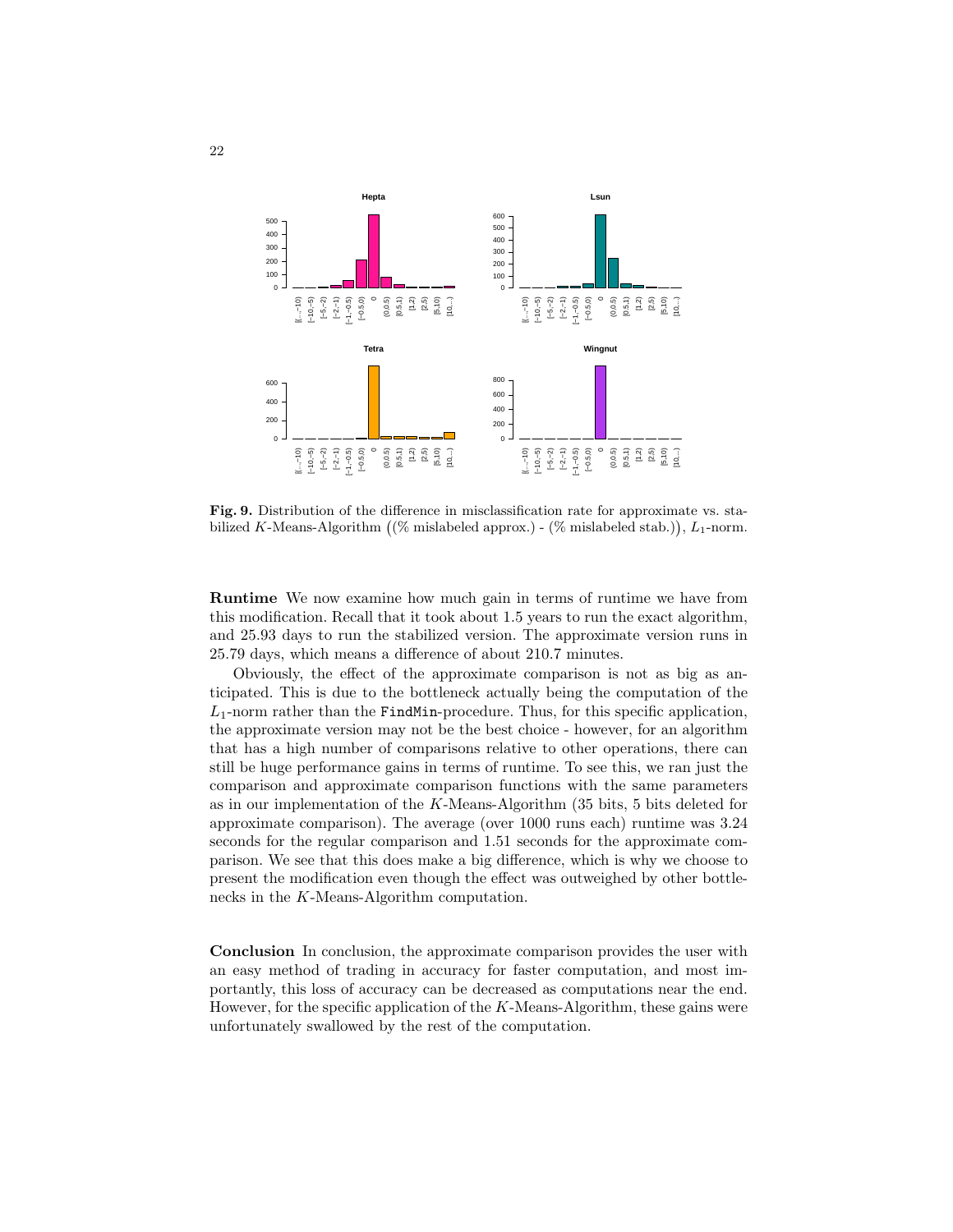### <span id="page-22-0"></span>7 Implementation Results

We now present the runtimes for the stabilized and approximate versions of the K-Means-Algorithm, along with the times for the exact version with the Fractional Encoding. Computations were done in a virtual machine with 20 GB of RAM and 4 virtual cores, running an Intel i7-3770 processor with 3.4 GHz. We used the TFHE library [\[38\]](#page-25-1) without the SPQLIOS FMA-option, as our processor did not support this (runtimes might be faster when using this option).

The dataset we used was the Lsun dataset from [\[39\]](#page-25-15), which consists of 400 rational data entries of 2 dimensions, and  $K = 3$  clusters. We encoded the binary numbers with 35 bits and scaled to integers using  $2^{20}$  (i.e., 20 bits were used for the numbers after the decimal point). The timings we measured were for one round, and the approximate version used a deletion parameter of  $S = 5$ . For the Fractional Encoding, the initial data was encoded with nominator in  $[2^{11}, 2^{12})$ and denominator in roughly the same range, as the data is reasonable small. We also allotted 35 bits total for nominator and denominator each to allow a growth in required bitlength, and set the shortening parameter to 12, but shortened by 11 every once in a while (we derived this approach experimentally, see the discussion of the shortcoming of this approach in Section [4.4\)](#page-10-1). The Fractional exact version was so slow that we ran it only on the first 10 data entries of the dataset - we will extrapolate the runtimes in Section [7.1.](#page-22-1)

#### <span id="page-22-1"></span>7.1 Runtimes for the Entire Algorithm on a Single Core

In this subsection, we present the runtimes for the entire  $K$ -Means-Algorithm on encrypted data on our specific machine with single-thread computation. There is some extrapolation involved, as the measured runtimes were for one round (so we multiplied by the round number, which differs between the exact version and the other two, see Sections [5.3](#page-16-1) and [6.1\)](#page-19-2), and in the Fractional (exact) case, only for 10 data entries, so we multiplied that time by 40. Note that these times are with no parallelization, so there is much room for improvement as discussed in Section [7.2.](#page-23-2) The times can be found in Table [2.](#page-22-2)

|                   | Exact (Fractional)                            | Stabilized            | Approximate           |
|-------------------|-----------------------------------------------|-----------------------|-----------------------|
| Runtime per Round | $(873.46 \text{ hours } (36.39 \text{ days})$ | $ 15.56$ hours        | $15.47$ hours         |
| Rounds required   | 15                                            | 40                    | 40                    |
| Total Runtime     | $ 545.91$ days                                | $ 25.93$ days         | $ 25.79$ days         |
|                   | $\approx 17.95$ months                        | $\approx 0.85$ months | $\approx 0.85$ months |

<span id="page-22-2"></span>Table 2. Single-thread runtimes (extrapolated) on our machine.

Note that the approximate version (always with  $S = 5$  deleted bits in the comparison) would save about 210.7 minutes (3.5 hours) here - this may be negligible compared to the total runtime, but significant in absolute terms.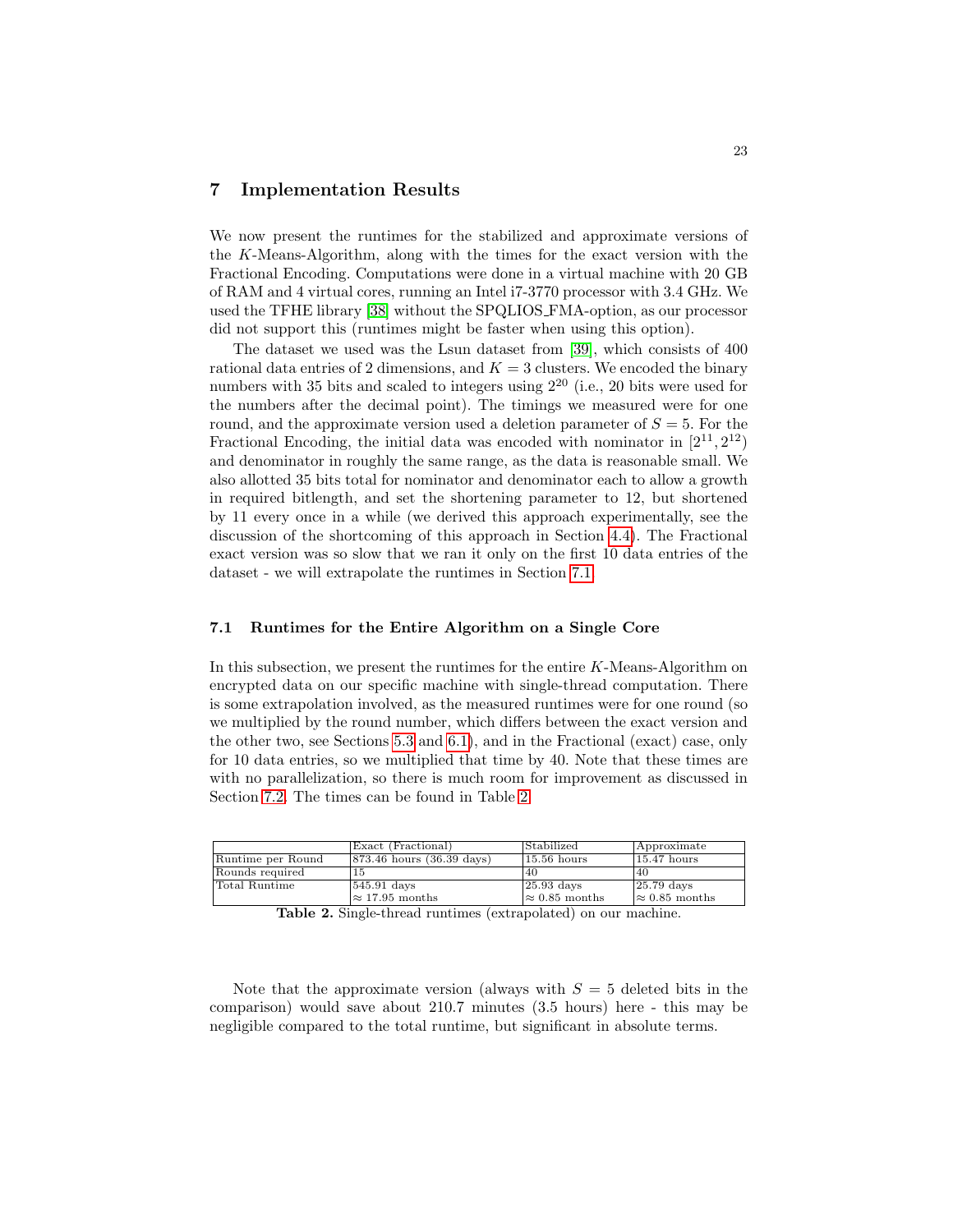#### <span id="page-23-2"></span>7.2 Further Speedup

At this point, we would like to address the subject of parallelism. At the moment (last accessed January  $24^{th}$  2018), the TFHE library only supplies single-thread computations - i.e., there is no parallelism. However, version 1.5 is expected soon, and this will allegedly support multithreading. We first explain why this would make an enormous difference for the runtime, and then quantify the involved timings.

Parallelism Looking at all our versions of the K-Means-Algorithm, it is easy to see that they are highly parallelizable: The Cluster Assignment step trivially so over the data entries (without any time needed for recombination of the individual results), and the Move Centroids similarly over the cluster centroids (the latter could also be parallelized over the data entries with a little recombination effort, which should still be negligible compared to the total running time). Since both steps are linear in the number  $K$  of centroids, the number  $m$  of data entries, and the number  $T$  of round iterations, we thus present our runtimes in this subsection as per centroid, per data entry, per round, per core. This allows a more flexible estimate for when multithreading is supported, as the ability to actually use our 4 allotted cores would lead to only about  $1/4$  of the total runtimes presented in Section [7.1.](#page-22-1)

Round Runtimes We now present the runtime results for each of the three variants on encrypted data per centroid, per data entry, per round, per core in Table [3.](#page-23-3) We do not include runtimes for encoding/encryption and decryption/decoding, as these would be performed on the user side, whereas the computation would be outsourced (encoding/encryption is ca. 1.5 seconds, and decoding/decryption is around 5 ms). We see that the Fractional Encoding is extremely slow, which motivated the Stabilized Algorithm in the first place.

|                    | Exact (Fractional)                            | Stabilized          | Approximate |
|--------------------|-----------------------------------------------|---------------------|-------------|
| Cluster Assignment | $1650.91 \text{ s} \approx 27.5 \text{ min}$  | $ 35.59 \text{ s} $ | $35.39$ s   |
| Move Centroids     | $1969.47 \text{ s} \approx 16.2 \text{ min}$  | 11.09 s             | $11.03$ s   |
| Total              | $ 2620.38 \text{ s} \approx 43.7 \text{ min}$ | $46.68$ s           | $46.42$ s   |
| m 11 o D +         |                                               |                     |             |

<span id="page-23-3"></span>Table 3. Runtimes per centroid, per data entry, per round, per core.

# References

- <span id="page-23-1"></span>1. Aggarwal, C.C., Hinneburg, A., Keim, D.A.: On the surprising behavior of distance metrics in high dimensional spaces. In: ICDT (2001)
- <span id="page-23-0"></span>2. Armknecht, F., Boyd, C., Carr, C., Gjøsteen, K., Jäschke, A., Reuter, C.A., Strand, M.: A guide to fully homomorphic encryption. IACR Cryptology ePrint Archive (2015/1192)

24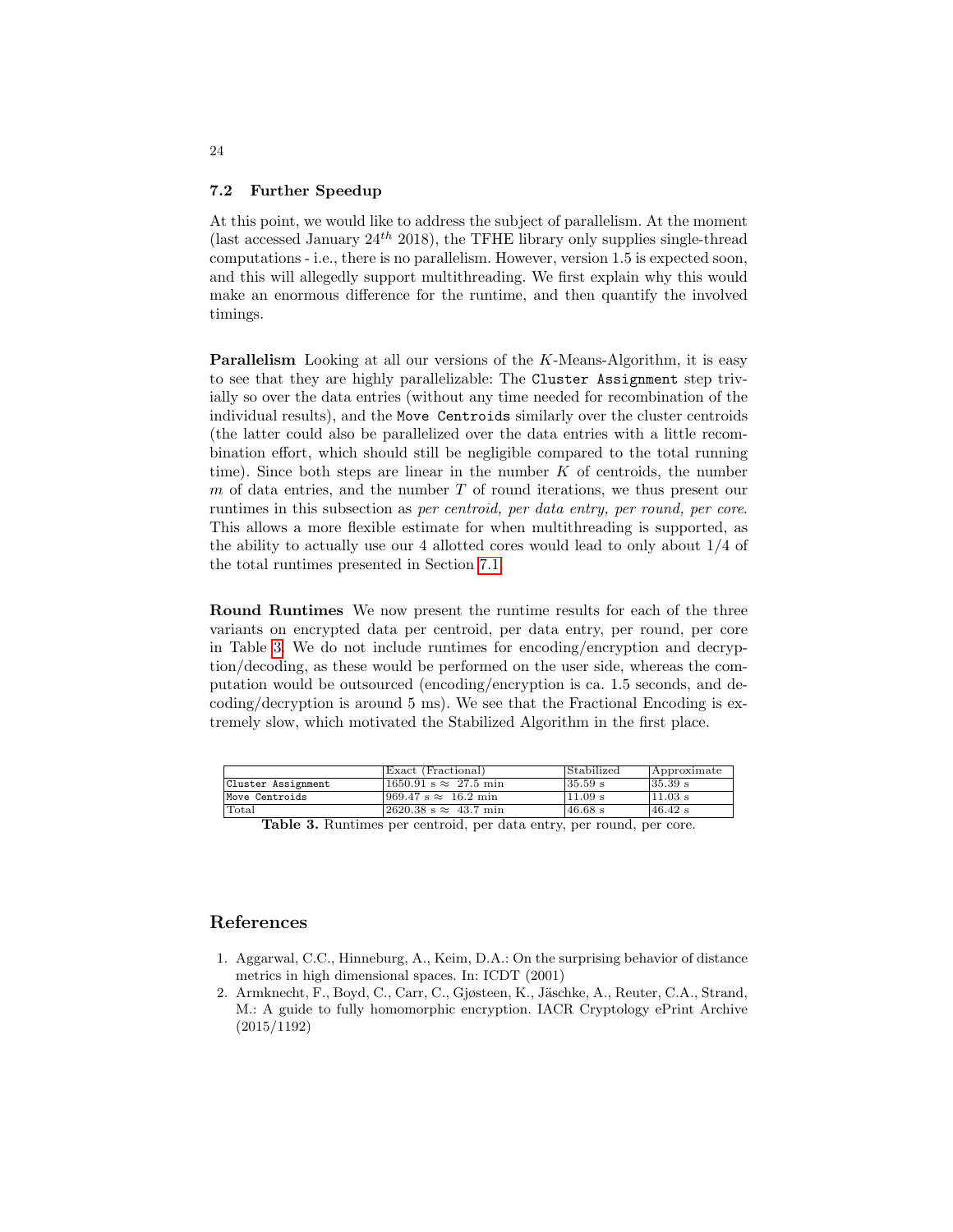- <span id="page-24-0"></span>3. Armknecht, F., Katzenbeisser, S., Peter, A.: Group homomorphic encryption: characterizations, impossibility results, and applications. DCC (2013)
- <span id="page-24-17"></span>4. Barnett, A., Santokhi, J., Simpson, M., Smart, N.P., Stainton-Bygrave, C., Vivek, S., Waller, A.: Image classification using non-linear support vector machines on encrypted data. IACR Cryptology ePrint Archive (2017/857)
- <span id="page-24-20"></span>5. Bonte, C., Vercauteren, F.: Privacy-preserving logistic regression training. IACR Cryptology ePrint Archive 233 (2018)
- <span id="page-24-19"></span>6. Bos, J.W., Lauter, K.E., Naehrig, M.: Private predictive analysis on encrypted medical data. Journal of Biomedical Informatics 50 (2014)
- <span id="page-24-15"></span>7. Bost, R., Popa, R.A., Tu, S., Goldwasser, S.: Machine learning classification over encrypted data. In: NDSS (2015)
- <span id="page-24-3"></span>8. Brakerski, Z., Gentry, C., Vaikuntanathan, V.: Fully homomorphic encryption without bootstrapping. ECCC 18 (2011)
- <span id="page-24-21"></span>9. Bunn, P., Ostrovsky, R.: Secure two-party k-means clustering. In: CCS (2007)
- <span id="page-24-14"></span>10. Chabanne, H., de Wargny, A., Milgram, J., Morel, C., Prouff, E.: Privacypreserving classification on deep neural network. IACR Cryptology ePrint Archive (2017/035)
- <span id="page-24-10"></span>11. Chen, H., Laine, K., Player, R.: Simple encrypted arithmetic library - SEAL v2.1. IACR Cryptology ePrint Archive 2017, 224 (2017)
- <span id="page-24-6"></span>12. Chillotti, I., Gama, N., Georgieva, M., Izabachène, M.: Faster fully homomorphic encryption: Bootstrapping in less than 0.1 seconds. In: ASIACRYPT (2016)
- <span id="page-24-7"></span>13. Coron, J., Lepoint, T., Tibouchi, M.: Scale-invariant fully homomorphic encryption over the integers. In: PKC (2014)
- <span id="page-24-4"></span>14. Coron, J., Naccache, D., Tibouchi, M.: Public key compression and modulus switching for fully homomorphic encryption over the integers. In: EUROCRYPT (2012)
- <span id="page-24-2"></span>15. van Dijk, M., Gentry, C., Halevi, S., Vaikuntanathan, V.: Fully homomorphic encryption over the integers. In: EUROCRYPT (2010)
- <span id="page-24-11"></span>16. Ducas, L., Micciancio, D.: FHEW: bootstrapping homomorphic encryption in less than a second. In: EUROCRYPT (2015)
- <span id="page-24-16"></span>17. Esperança, P.M., Aslett, L.J.M., Holmes, C.C.: Encrypted accelerated least squares regression. In: Singh, A., Zhu, X.J. (eds.) AISTATS (2017)
- <span id="page-24-5"></span>18. Fan, J., Vercauteren, F.: Somewhat practical fully homomorphic encryption. IACR Cryptology ePrint Archive (2012/144)
- <span id="page-24-1"></span>19. Gentry, C.: A fully homomorphic encryption scheme. Ph.D. thesis, Stanford University (2009)
- <span id="page-24-8"></span>20. Gentry, C., Sahai, A., Waters, B.: Homomorphic encryption from learning with errors: Conceptually-simpler, asymptotically-faster, attribute-based. In: CRYPTO (2013)
- <span id="page-24-13"></span>21. Gilad-Bachrach, R., Dowlin, N., Laine, K., Lauter, K.E., Naehrig, M., Wernsing, J.: Cryptonets: Applying neural networks to encrypted data with high throughput and accuracy. In: ICML (2016)
- <span id="page-24-18"></span>22. Graepel, T., Lauter, K.E., Naehrig, M.: ML confidential: Machine learning on encrypted data. In: ICISC (2012)
- <span id="page-24-9"></span>23. Halevi, S., Shoup, V.: Algorithms in helib. In: CRYPTO (2014)
- <span id="page-24-23"></span>24. Jagannathan, G., Pillaipakkamnatt, K., Wright, R.N., Umano, D.: Communication-efficient privacy-preserving clustering. Trans. Data Privacy (2010)
- <span id="page-24-22"></span>25. Jagannathan, G., Wright, R.N.: Privacy-preserving distributed k-means clustering over arbitrarily partitioned data. In: SIGKDD (2005)
- <span id="page-24-12"></span>26. Jäschke, A., Armknecht, F.: Accelerating homomorphic computations on rational numbers. In: ACNS (2016)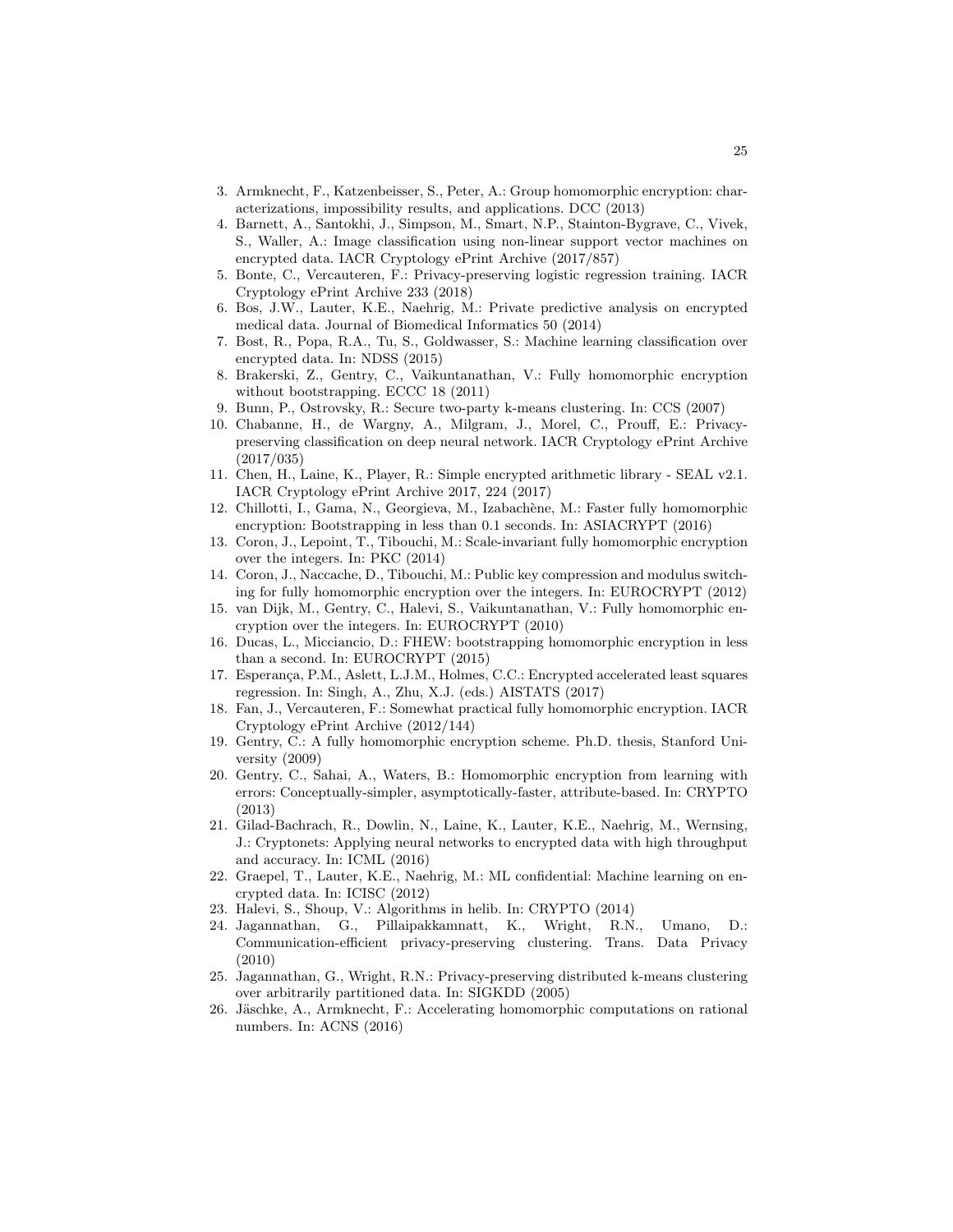- <span id="page-25-14"></span>27. Jäschke, A., Armknecht, F.: (finite) field work: Choosing the best encoding of numbers for fhe computation. In: CANS (2017)
- <span id="page-25-12"></span>28. Jha, S., Kruger, L., McDaniel, P.D.: Privacy preserving clustering. In: ESORICS (2005)
- <span id="page-25-7"></span>29. Kim, A., Song, Y., Kim, M., Lee, K., Cheon, J.H.: Logistic regression model training based on the approximate homomorphic encryption. IACR Cryptology ePrint Archive (254) (2018)
- <span id="page-25-6"></span>30. Kim, M., Song, Y., Wang, S., Xia, Y., Jiang, X.: Secure logistic regression based on homomorphic encryption. IACR Cryptology ePrint Archive (074) (2018)
- <span id="page-25-8"></span>31. Liu, X., Jiang, Z.L., Yiu, S., Wang, X., Tan, C., Li, Y., Liu, Z., Jin, Y., Fang, J.: Outsourcing two-party privacy preserving k-means clustering protocol in wireless sensor networks. In: MSN (2015)
- <span id="page-25-4"></span>32. Lu, W., Kawasaki, S., Sakuma, J.: Using fully homomorphic encryption for statistical analysis of categorical, ordinal and numerical data. IACR Cryptology ePrint Archive (2016/1163)
- <span id="page-25-13"></span>33. MacQueen, J., et al.: Some methods for classification and analysis of multivariate observations. In: Proceedings of the fifth Berkeley symposium on mathematical statistics and probability (1967)
- <span id="page-25-10"></span>34. Meskine, F., Bahloul, S.N.: Privacy preserving k-means clustering: a survey research. Int. Arab J. Inf. Technol. (2012)
- <span id="page-25-2"></span>35. Naehrig, M., Lauter, K.E., Vaikuntanathan, V.: Can homomorphic encryption be practical? In: CCSW (2011)
- <span id="page-25-3"></span>36. Phong, L.T., Aono, Y., Hayashi, T., Wang, L., Moriai, S.: Privacy-preserving deep learning via additively homomorphic encryption. IACR Cryptology ePrint Archive (2017/715)
- <span id="page-25-0"></span>37. Smart, N.P., Vercauteren, F.: Fully homomorphic encryption with relatively small key and ciphertext sizes. In: PKC (2010)
- <span id="page-25-1"></span>38. TFHE Library: https://tfhe.github.io/tfhe
- <span id="page-25-15"></span>39. Ultsch, A.: Clustering with som: U\*c. In: Proc. Workshop on Self-Organizing Maps (2005)
- <span id="page-25-11"></span>40. Vaidya, J., Clifton, C.: Privacy-preserving k-means clustering over vertically partitioned data. In: SIGKDD (2003)
- <span id="page-25-5"></span>41. Wu, D.J., Feng, T., Naehrig, M., Lauter, K.E.: Privately evaluating decision trees and random forests. PoPETs (4) (2016)
- <span id="page-25-9"></span>42. Xing, K., Hu, C., Yu, J., Cheng, X., Zhang, F.: Mutual privacy preserving \$k\$ means clustering in social participatory sensing. IEEE Trans. Industrial Informatics (2017)

# A Function Building Blocks

In this section, we present some building blocks used in our algorithms.

#### <span id="page-25-16"></span>A.1 Taking the Absolute Value

We present Algorithm [5,](#page-26-1) which shows exactly how to take the absolute value of a number in binary encoding.

26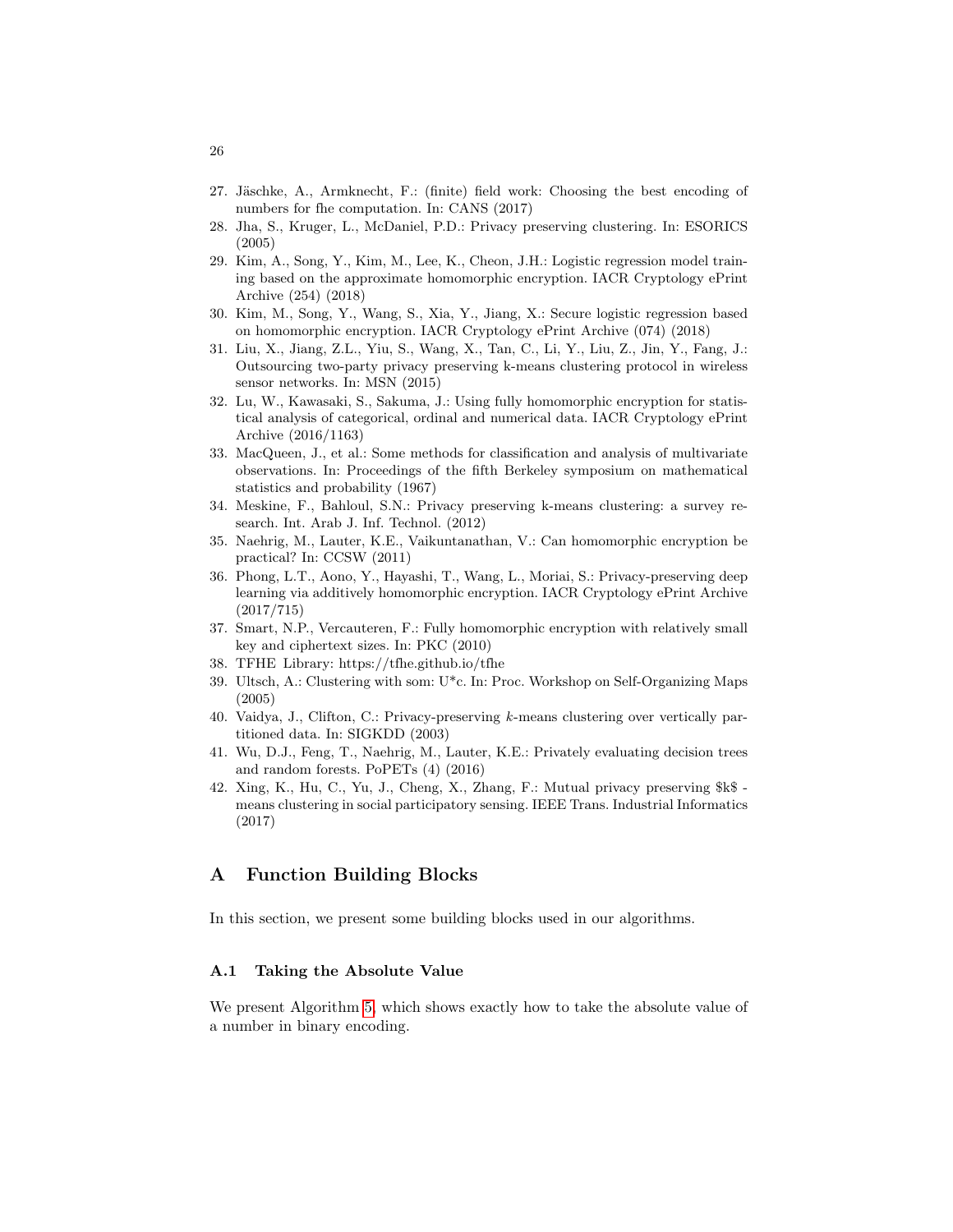```
Algorithm 5: Absolute Value
  Input: Value a = a_n \dots a_1 a_0 in binary encoding
// Set the conditional variable as the MSB<br>1 C = MSB(a) = a_n;// Apply the MUX gate
\label{eq:2.1} \textbf{2} \ \ d = \text{MUX}(C, -a, a);// If C = 1, i.e., a is negative, d = -a. If C = 0, i.e., a is positive, d = a. So
   d = |a|.<br>Output: d
```
#### <span id="page-26-1"></span><span id="page-26-0"></span>A.2 Comparison

While comparison is not natively supported by FHE schemes, it can be built from additions and multiplications. We will detail how to do this for Two's Complement Encoding. We first show how to compare two natural numbers in Algorithm [6,](#page-26-2) and then use that as a building block to compare signed numbers.

Algorithm 6: NatComp $(a, b)$ 

```
Input: Natural number a = a_n \dots a_1 a_0Input: Natural number b = b_n \dots b_1 b_0// Set result to 0
1 res = 0:
2 for i = 0 to n do
       // Set temp to 0 if a_i \neq b_i and to 1 if a_i = b_i\textbf{s} \vert temp = XNOR(a_i, b_i);// If temp = 1 (inputs are equal), don't change res. If temp = 0 (inputs are
          unequal), set res = b_i4 res = MUX(temp, res, b_i);5 end
  // res = 1 \Leftrightarrow a < bOutput: res
```
<span id="page-26-2"></span>The idea<sup>[4](#page-26-3)</sup> is that the variable res is set to 0 and then in each iteration of the for-loop it denotes the result of the comparison on the previous bits. Thus, if the two bits at position i are equal  $(a_i = b_i)$ , the result res of the comparison does not change. If they are unequal, the lower bits do not matter anymore and the result is set to  $res = b_i$ . This works because if  $b_i = 1$ , that means  $a_i = 0$ , so the number  $a_i \dots a_1 a_0$  is smaller than  $b_i \dots b_1 b_0$ . Thus the outcome should be  $1 = b_i$ . If, on the other hand,  $b_i = 0$ , then  $a_i = 1$  and the number  $a_i \dots a_1 a_0$  is larger than  $b_i \dots b_1 b_0$ , so the outcome is  $0 = b_i$ .

We now use this comparison of natural numbers as a building block when comparing signed numbers (concretely, in Two's Complement encoding), as can be seen in Algorithm [7.](#page-27-1)

As can easily be verified, the formula in Line [2](#page-27-2) evaluates to c if  $a_n = b_n$ , i.e., the signs are equal – in this case, the result of  $\texttt{NatComp}(a, b)$  is correct. If  $a_n = 0$ and  $b_n = 1$ , i.e., b is negative and a is positive, the formula evaluates to 0, which

<span id="page-26-3"></span><sup>4</sup> Credited to <https://tfhe.github.io/tfhe/tuto-cloud.html> for this elegant notation.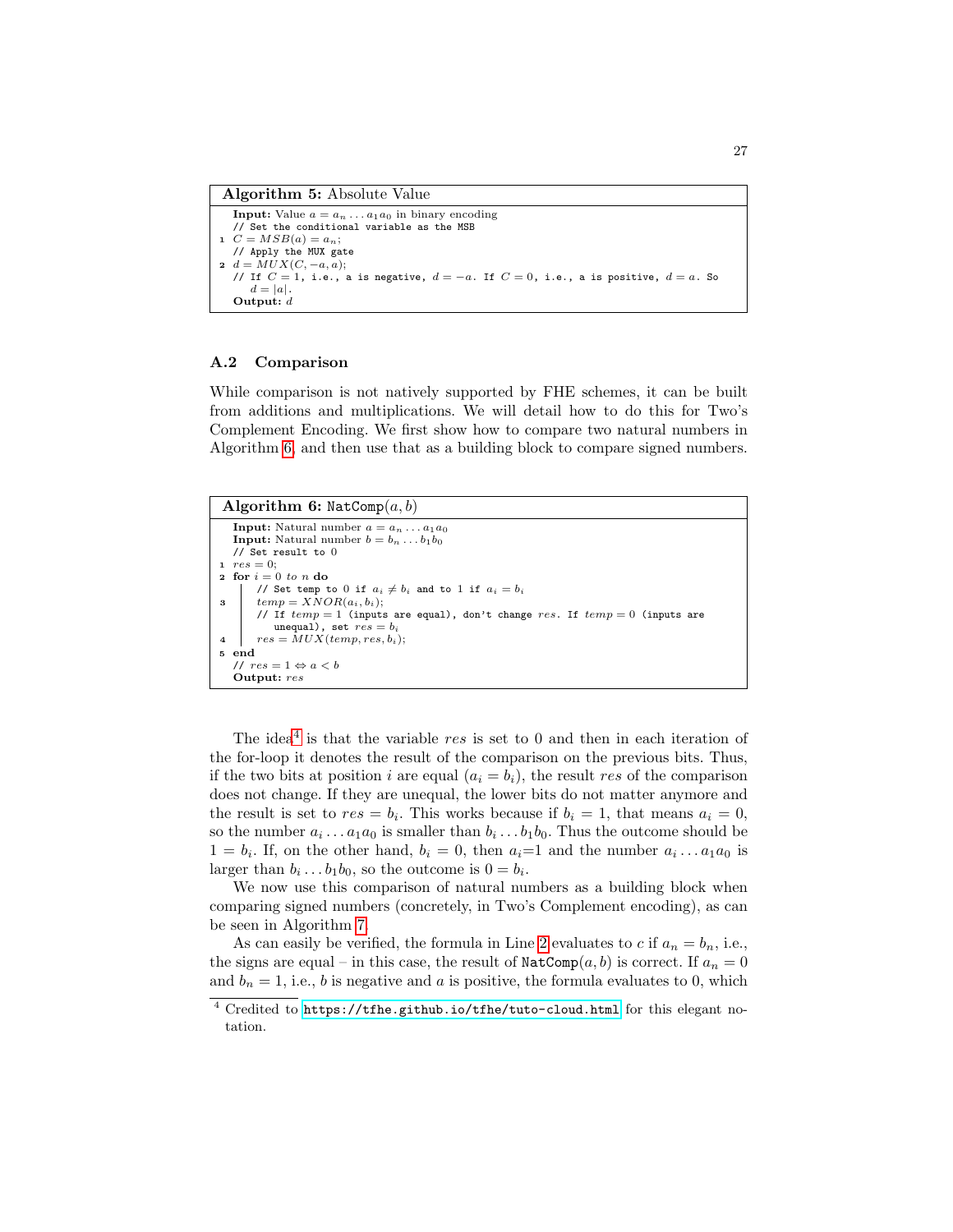```
Algorithm 7: Compare(a, b)
```

```
Input: Signed number a = a_n \dots a_1 a_0Input: Signed number b = b_n \dots b_1 b_0// Compare as if natural numbers, result is correct if signs are equal
1 \quad c = \text{NatComp}(a, b);// The sign bits are a_n and b_n2 res = a_n \cdot (b_n + 1) + (a_n + b_n + 1) \cdot c;Output: res
```
<span id="page-27-1"></span>is correct because  $b < a$ . Lastly, if  $a_n = 1$  and  $b_n = 0$ , i.e., b is positive and a is negative, the formula evaluates to 1, which is also correct because  $a < b$ .

# B Supplemental Figures

This section presents some supplemental Figures.

#### B.1 Histograms for  $L_2$ -Norm

We now present the counterparts of the performance histograms for the  $L_2$ -norm.

<span id="page-27-0"></span>Stabilized versus Exact Here, we present Figure [10,](#page-27-3) which compares the performance of the stabilized to the original algorithm, for the  $L_2$  distance metric. The original figure for the  $L_1$ -norm is Figure [5](#page-17-1) on page [18.](#page-17-1)



<span id="page-27-3"></span>Fig. 10. Distribution of the difference in misclassification rate for stabilized vs. exact K-Means-Algorithm  $((\%$  mislabeled stabilized) -  $(\%$  mislabeled exact),  $L_2$ -norm.

28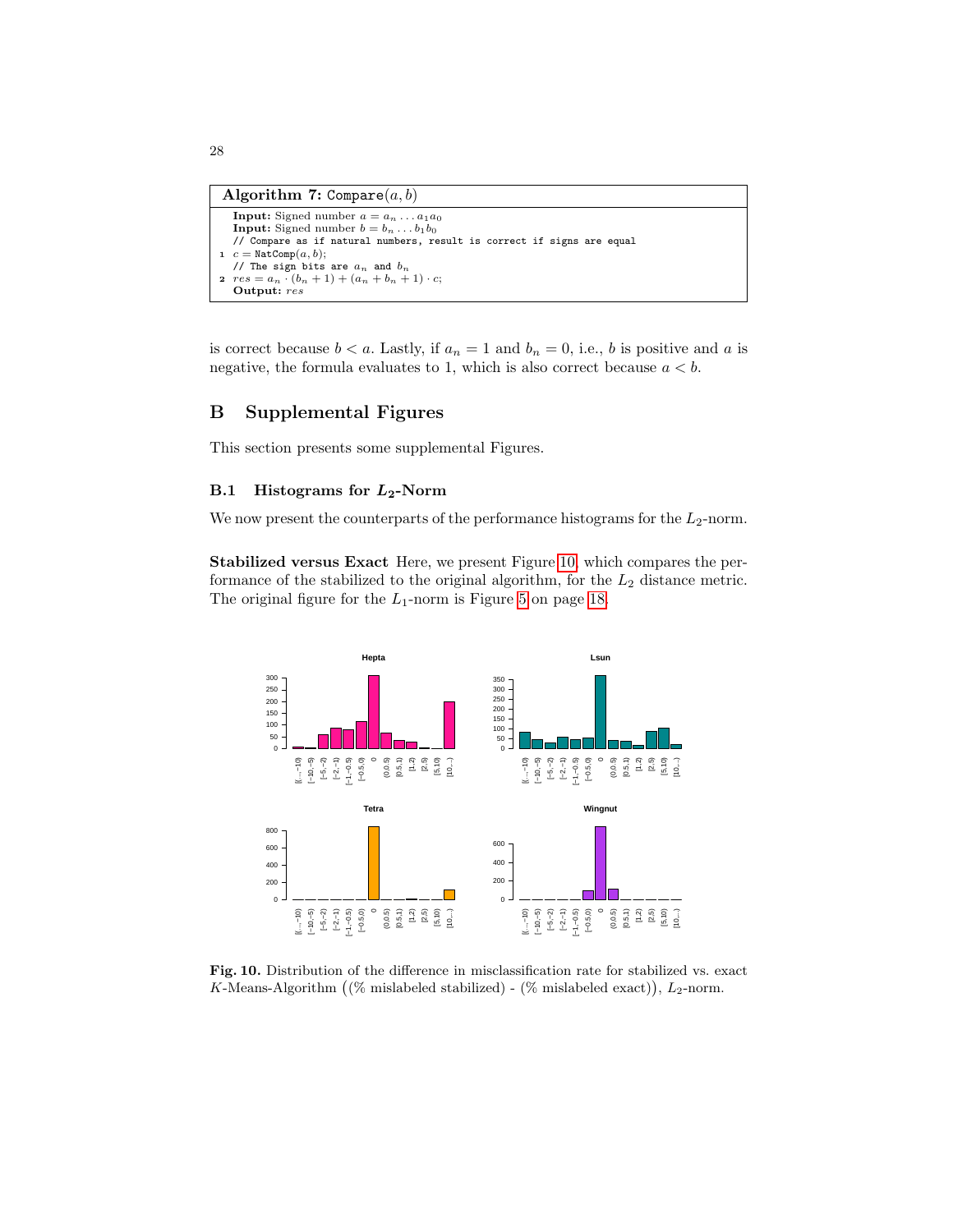<span id="page-28-0"></span>Approximate versus Exact We now do the same thing for Figure [8,](#page-20-1) which compares the approximate to the exact version.



Fig. 11. Distribution of the difference in misclassification rate for approximate vs. exact K-Means-Algorithm  $((\% \text{ mislabeled approximate}) - (\% \text{ mislabeled exact})), L_2$ -norm.